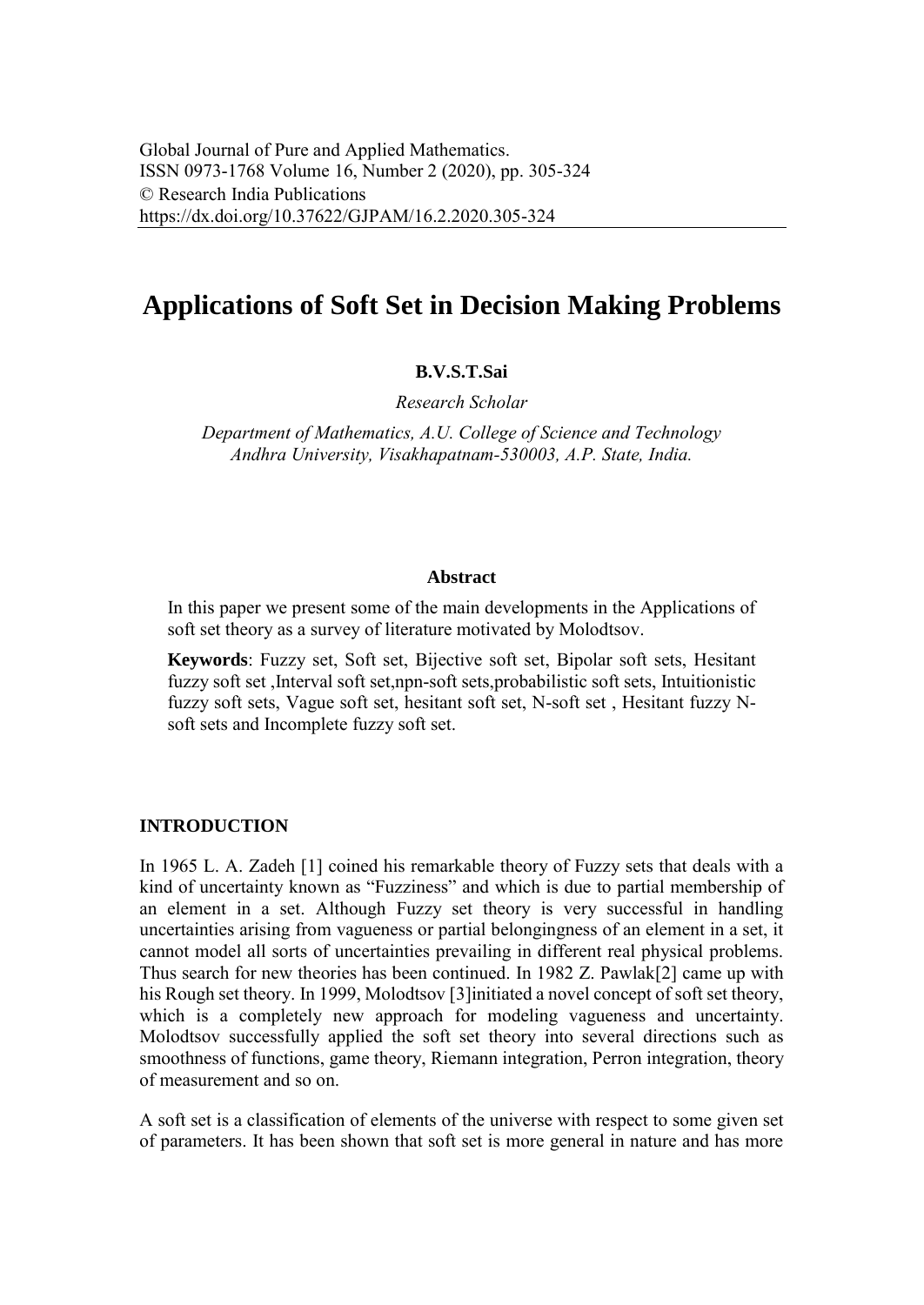capabilities in handling uncertain information. Also a fuzzy set or a rough set can be considered as a special case of soft sets. Research involving soft sets and its application in various fields of science and technology are currently going on in a rapid pace.

Maji-Roy [4] gave first practical application of soft sets in decision making problems and defined soft binary operations like AND, OR, Union, Intersection of two soft sets. Xiao-Chen [5] gave an appropriate definition and a method was designed for recognizing soft information patterns by establishing the information table based on soft sets theory. Mappings on soft sets are defined by Kharal-Ahmad [6]. Cagman-Enginoglu [7] redefined the operations of Molodstov's soft sets to make them more functional for improving several new results. They also constructed uni-int decision making method for the AND product by using uni-int decision making function. Aktas-Cagman [8] defined soft sets and soft groups. In 2009 Ali-Feng [9] gave some operations in the soft sets. Further, Cagman-Enginoglu [10] defined soft matrices and their operations. Consequently they established min − max decision making methods for OR, AND, AND-NOT and OR-NOT product operators of the soft sets and discussed the applications with suitable examples in the field of Agriculture, Medicine and Social science.Chen[11] proposed parameterization reduction of soft sets and then Kong [12]presented the normal parameterization reduction of soft sets. Xiao [13] studied synthetically evaluating method for business competitive capacity and gave recognition for soft information based on the theory of soft sets. Zou-Xiao [14] presented data analysis approaches of soft sets under incomplete information. Pei-Miao [15] showed that the soft sets are a class of special information systems.

Mushrif [16] presented a new algorithm based on the notions of soft set theory for classification of the natural textures. Kovkov [17] considered the optimization problems in the framework of the theory of soft sets which is directed to formalization of the concept of approximate object description. Majumdar-Samanta [18] studied the similarity measure of soft sets. Maji [19] presented the concept of the fuzzy soft sets (fs-sets) by embedding the ideas of fuzzy sets. By using this definition of fs-sets many interesting applications of soft set theory have been expanded. Bhardwaj [20] used reduct soft set for real life decision making problems. Yang-Xiao [21] defined the operations on fuzzy soft sets which are based on three fuzzy logic operators: negation, triangular norm and triangular conorm.

Crossingham-Marwala [22] presented an approach to optimize rough sets partition sizes using four optimization techniques namely genetic algorithm, particle swarm optimization, hill climbing and simulated annealing for interstate conflict.

Jiang –Tang-Chen [23] proposed an extension of soft set theory by using the concepts of Description Logics (DLs) to act as the parameters of soft set and Jiang proposed an adjustable approach to intuitionistic fuzzy soft sets based on decision making. Das and Kar [24] proposed an algorithm approach based on intuitionistic fuzzy soft set (IFSS) in the group decision making (GDM) which explores a particular disease reflecting the agreement of all experts. Agarwal-Garg [25] extended the Intuitionistic Fuzzy Soft Sets (IFSS) to generalized IFSS (GIFSS) by introducing the generalization parameter to the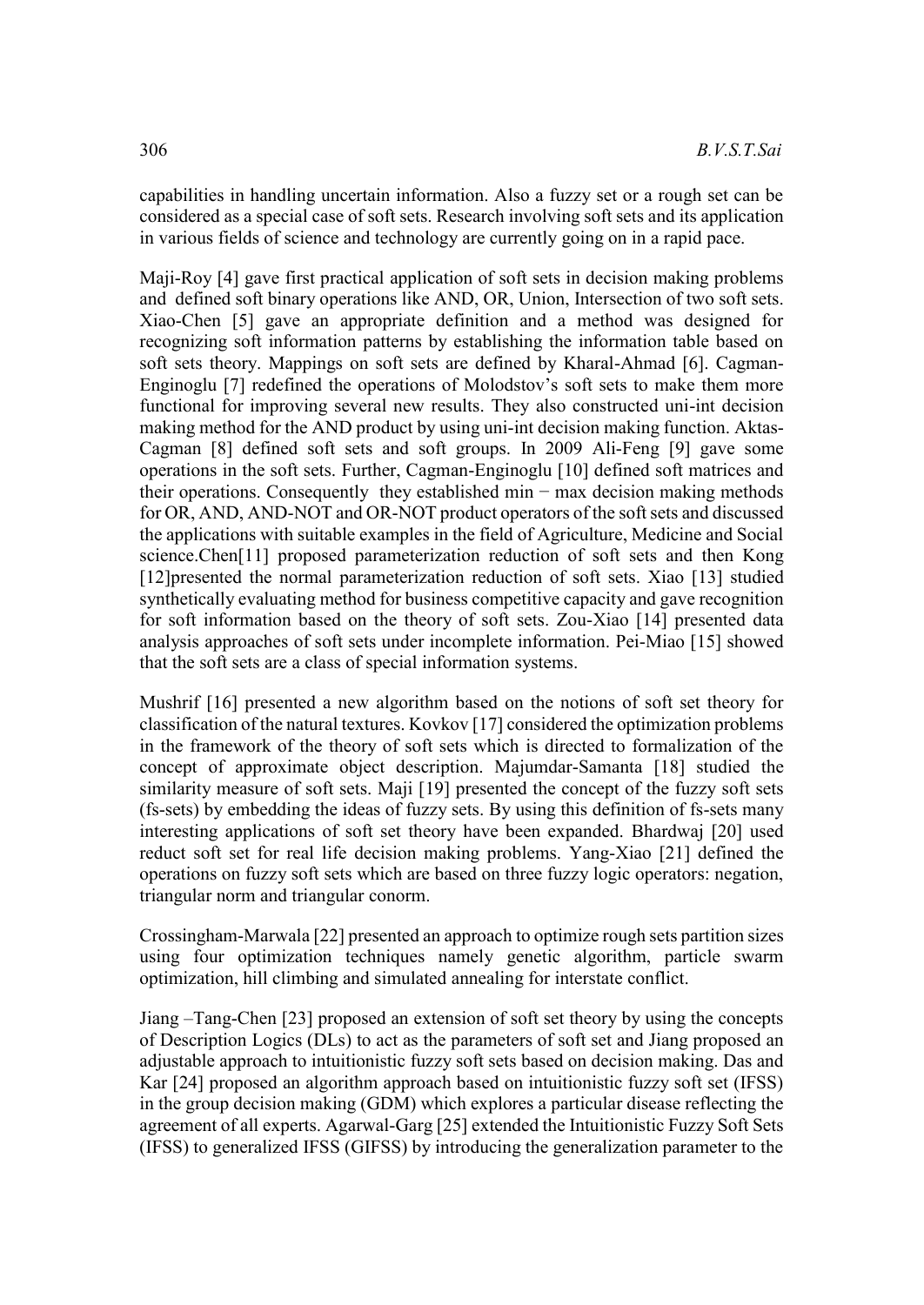pool of the intuitionistic fuzzy numbers (IFNs) of IFSS and demonstrated in decision making area.

Feng-Jun [26] proposed an adjustable approach to fuzzy soft set based decision making, and discussed the application of interval-valued fuzzy soft sets in decision making problems. Feng-Zhou [27] introduced soft set discernibility in soft sets to solve the problems of decision making. Deli - Broumi [28] presented neutroshopic soft sets for decision making called NSM-decision making, while Deli combined an interval-valued neutrosophic sets and a soft sets called *ivn*-soft sets and implemented it on decision making problems.

Maji-Roy [29] proposed fuzzy soft sets and presented an application of fuzzy soft set theory in decision making problem. Furthermore, Alcantud [30] proposed a novel approach of fuzzy soft set in decision making in the presence of multi observer input parameter data sets. Majumdar - Samanta [31] introduced the concept of generalized fuzzy soft sets. Xiao*-*Yang [32] proposed the concept of D-S generalized fuzzy soft set by combining Dempster-Shafer theory of evidence and generalized fuzzy soft sets.

Deng-Wang [33] proposed an object-parameter approach in incomplete fuzzy soft sets for predicting unknown data. Cagman - Deli [34] defined *t*-norm and *t*-conorm of fuzzy parameterized soft sets (FP-soft sets) and investigated their properties. Cagman-Deli [35] defined means of FP-soft sets and constructed FP-soft sets on decision making methods. Deli- Cagman [36] constructed intuitionistic fuzzy parametrized soft sets (intuitionistic FP-soft sets) for decision making. Deli -Cagman [37] proposed fuzzy soft games and applied it to financial problems.

Gong-Wang [38] proposed bijective soft set under fuzzy environment for decision system based parameters reduction. Wang - Qu [39] introduced axiomatic definitions of entropy, similarity measure and distance measure of vague soft sets. Rosenfeld [40] introduced the concept of fuzzy graph theory. Akram - Nawaz [41] introduced fuzzy soft graphs and investigated the application in employee selection for an organisation.

Mao-Yao-Wang[42] presented the concept of intuitionistic fuzzy soft matrix(IFSM) and applied it in group decision making problem. Yang-Chenli[43] initiated a matrix representation of a fuzzy soft set and applied it in certain decision making problems. The concept of fuzzy soft matrix theory was studied by Borah-Neog [44] and Rajarajeswari-Dhanalakshmi [45] defined intuitionistic fuzzy soft matrix.

# **A Brief Review on Applications of Soft Sets**

In 2003 Chen-China-Tsang-Yeung [11] proposed a reasonable definition of parameterization reduction of soft sets and compared it with the concept of attributes reduction in rough sets theory. By using this new definition of parameterization reduction, they improved the application of a soft set in a decision making problem.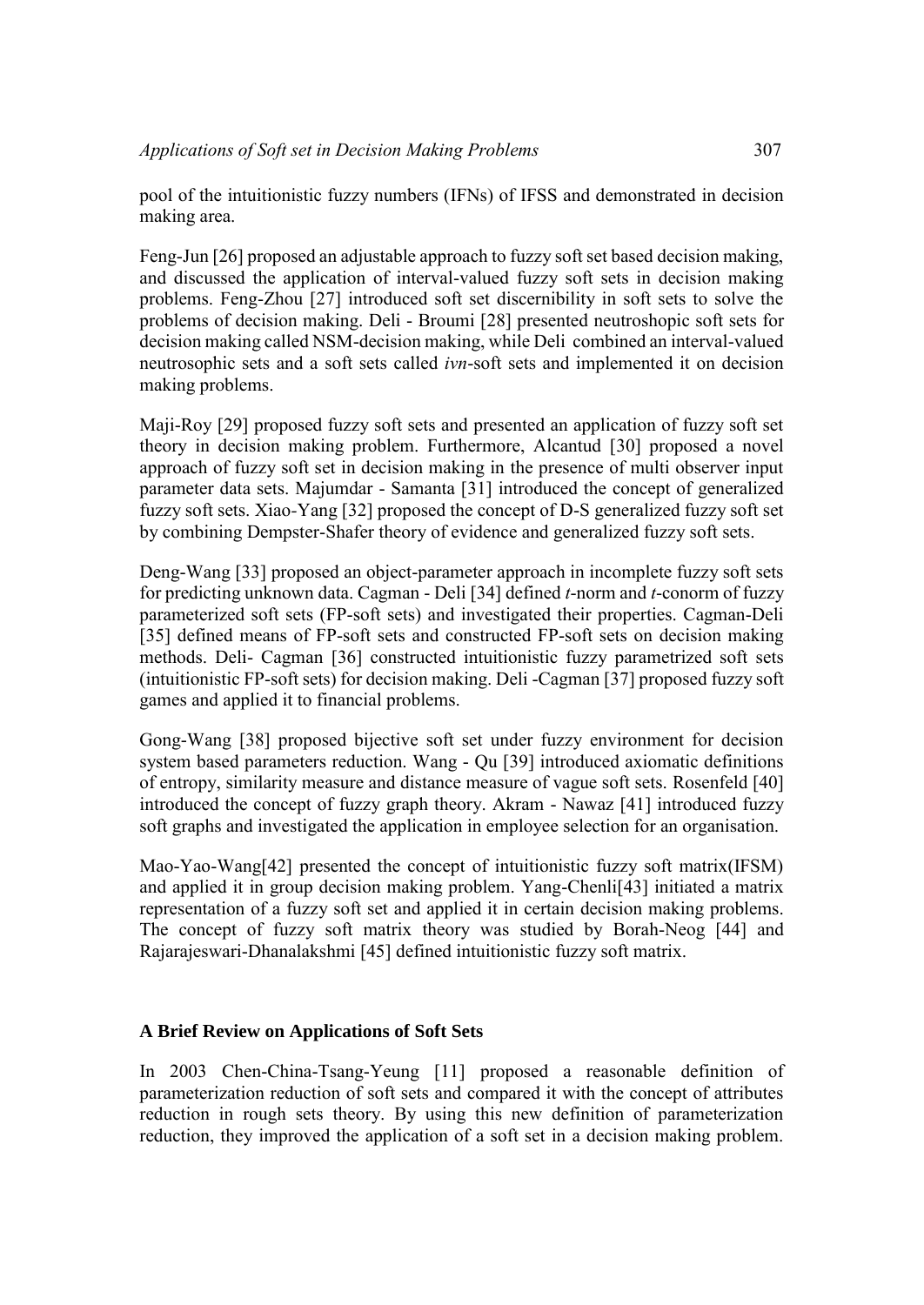Parameterization reduction is also possible in soft sets and related applications as presented by Chen and they further said that the approach followed by Maji was incorrect and also claimed that the reduct is not same for soft set theory and rough set theory. Their idea for reduction of attributes in soft sets was based on the optimal choice concept that addresses the problems of sub-optimal solutions. This problem was also analyzed by Kong-Gao-Wang-Li [47] in 2008 and defined actual parameter reduction that can overcome the problems of sub-optimality.

In 2005 Pei - Miao [15] explored information systems and soft sets in terms of relationship between them. The results of their experiments reveal that information systems and partition-type soft sets share a common formal structure. For instance fuzzy information systems and fuzzy soft sets are equal.

In 2007 Roy-Maji[48] presented a novel method of object recognition from an imprecise multiobserver data . This method involves construction of a Comparison Table from a fuzzy soft set in a parametric sense for decision making.

For decision making using soft set where there is data deficiency Zou- Xiao [49] proposed a novel technique in 2008 and this technique is based on computation of weighted average as per the distribution objects.

In 2009 Herawan- Mustafa[50 ] proved that every rough set can be utilized as soft set for mining purposes. For this reason an alternative approach was proposed by Pawlak to achieve reduct whose results again proved to be same as that of rough reduction

In 2010 Herawan- Rozaida- Deris[51] presented an approach to reduce dimensionality of soft set. The existing solutions on soft set are Boolean– based. However, they may also have non-Boolean values. In case of multi-valued information systems, they presented an alternative approach for reducing attributes. They introduced the idea of multi soft sets that are constructed from multi-valued information systems. Then they also used OR and AND operators on soft sets. They came to know from the experiments that the set of attributes (reduct) required in soft set theory are also same as that of rough set theory.

In 2011 Neog - Sut[52] established new notion of complement of a fuzzy soft set to obtain the solution of a decision problem in an imprecise environment also they applied the notion fuzzy soft matrices and complement of fuzzy soft sets in a decision making problem. Cagman-Enginoglu[53] defined fuzzy soft aggregation operator that allows constructing more efficient decision making method. Finally, they gave an example which shows that the method can be successfully applied to many problems that contain uncertainties.Razak-Mohamad [54] proposed a group decision making method with criteria based on soft set based data mining approach. The weight of each criterion is computed using a method known as Analytic Hierarchy Process (AHP)**[**55**]**. The group decision making problem is solved using soft max – min decision making method.Chetia-Das [56] extended Biswas's method for evaluation of answer scripts of students. They assumed five satisfaction levels in order to evaluate the performance of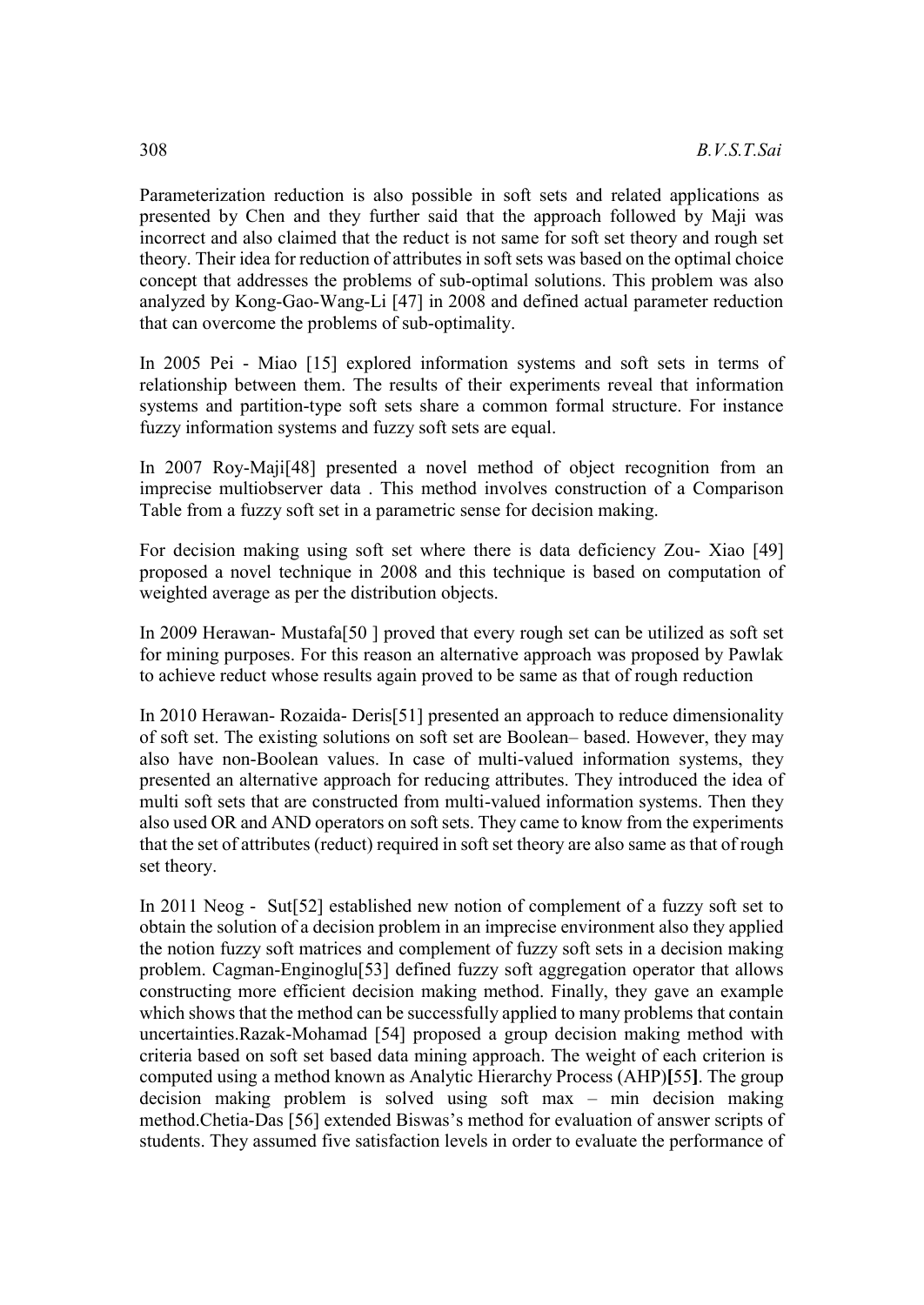students. They include unsatisfactory, satisfactory,good, very good and excellent. They have developed an algorithm that takes student's statistics as input and build a soft set matrix before evaluating the performance of students. Xun Ge -Songlin Yang [57] investigated operations on soft set. They explored the operations defined in the prior works. The results of their work help others to choose right operators and operational rules while working with soft sets. Similarity measure has extensive application in pattern recognition,region extraction,coding theory,image processing and in many other areas. Similarity of two fuzzy soft has been studied by Majumder – Samantha[58]. Sut applied similarity of fuzzy soft sets in decision making problem and used the notion of similarity of fuzzy soft sets in medical diagnosis. Ahmad- Rose-Hassan-Deris[59] proposed two techniques to compare incomplete datasets. The techniques are based on aggregate and calculated support values and parity bits of supported set. When a dataset is downloaded or taken from a source, it might be an incomplete dataset due to VIRUS attacks or any software or hardware problems. As the processing of incomplete datasets will yield inconsistent results, it is essential to know whether the data sets are complete or incomplete prior to using them in data mining algorithms. The results of comparison help in finding missing attributes and take necessary steps to rectify the problems before actually processing the data.

In 2012 Rajpoot- Shailendra -Shrivastava-Abhishek[60] proposed an association rule mining based on soft set approach using constraints with respect to initial support. The constraint is meant for filtering rarely occurred items and false frequent items. As the pruning reduces search space, the dataset is improved and it consumes fewer resources to mine association rules. Afterwards, the dataset is converted to Boolean – valued information system. The resultant dataset is known as soft set. They compared both CSS approach and previous soft set based approach. The results revealed that constraint based soft set approach has exhibited higher performance. Satya Ranjan-Satchidananda [61] applied soft data mining to Bioinformatics and explored the challenges encountered. Of late there has been considerable research on soft sets and their application to Bioinformatics. Soft set theory is used for data analysis and also decision making in Bioinformatics domain. Using adequate parameters membership is decided in soft set theory. Equivalent classes concept is used by rough set theory while the grade of membership is used by fuzzy set theory. Though these three are unique in their functionality, they all commonly deal with vagueness. Thus an idea came up to combine them. The relationship among them was explored by Gorzalzany [62] in 1987. All those techniques are widely used in applications but they have their own limitations as described by Molodtsov .As specified above application of data mining bioinformatics revealed the difficulties such as vagueness, local optimality and intractability. The solution to overcome these drawbacks is to combine soft data mining techniques and apply to bioinformatics in order to achieve best results. Rajarajeswari-Dhanalakshmi [63]applied the notion of similarity between two fuzzy soft sets based on distance, to obtain the solution of a medical problem in an imprecise environment.Bashir-Razak-Alkhazaleh[64] introduced the concept of possibility intuitionistic fuzzy soft set and studied some of its properties. Applications of this theory have been given to solve a decision-making problem. Similarity measure of two possibility intuitionistic fuzzy soft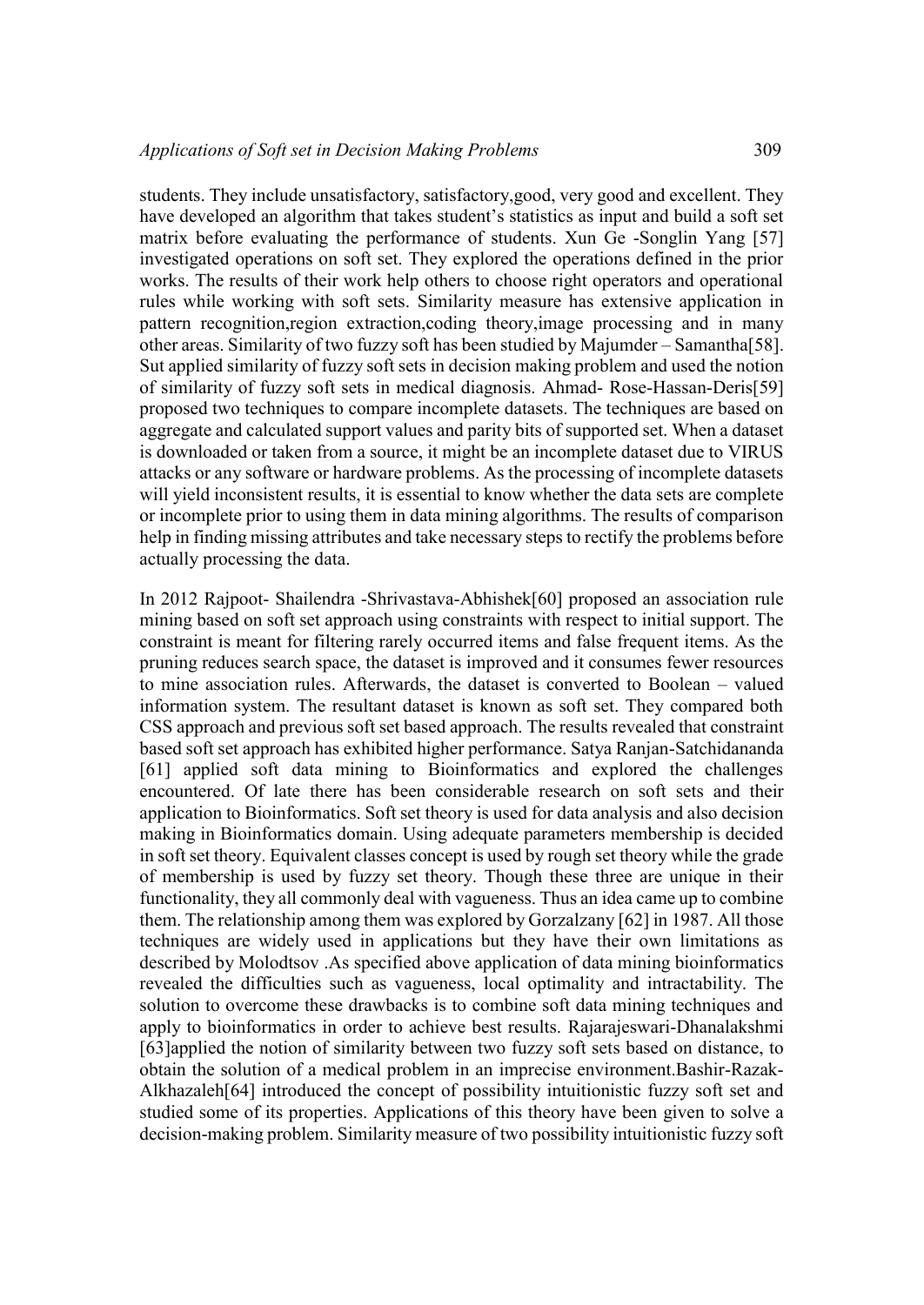sets is discussed and an application of this to medical diagnosis has been discussed. The decision making problems with imprecise data has a special significance in real life problems. Das– Borgohain[65] explained the concept of fuzzy soft sets which always possess parameterization tools is applied to solve a multi-observer multi-criteria decision making problem.

Xu-Wang-Hao[66] have developed a theoretical study of the 'Vague Soft Set' (VSS).The combination of Vague Set and Soft Set will be more useful in the field of applications wherever uncertainty appear. Biswas pointed out that one of the chief aim of educational institutions is to provide students with the evaluation reports regarding their test/examination as sufficient as possible and with the unavoidable error as small as possible and presented a fuzzy evaluation method(fem) for applying fuzzy sets in students' answer scripts evaluation. He also modified the fuzzy evaluation method to propose a generalized fuzzy evaluation method (gfem) for students' answer scripts evaluation. Alhazaymeh- Hassan [67]presented the basic properties of vague soft sets and introduced the concept of interval-valued vague soft sets which are an extension of the soft set and its operations such as equality, subset, intersection, union, AND operation, OR operation, complement, and null while further studying some properties and some examples for these concepts. They established number of applications on interval-valued vague soft sets. Lashari-brahim-Senan[68] applied soft set theory to classify sounds of musical instruments. They have done experiments and found the viability of soft set theory for this purpose. Their results revealed that soft set theory can be successfully used for the classification of musical instruments. Thus the soft set theory has got importance in decision making applications. They studied the impact of audio length and frame size on their classification system. Jothi-Inbarani [69] proposed an unsupervised feature selection algorithm using soft set. By using soft set theory the reduction of attributes is achieved. Various datasets are used to test the efficiency of the algorithm in terms of its speed and performance. The experiments were made on the datasets collected from UCI machine learning repository by Blake-Merz[70].

In 2013 Udhaya kumar-Inbarani-Senthil kumar [71] proposed a new approach for generating classification rules using a variant of soft set known as bijective soft sets. The algorithm takes dataset as input and generates a set of rules that help in decision making. Soft set theory has been applied to medical data also. To diagnose the prostate cancer risk. Saziye-Gulnur [72]developed an application of soft sets. In recent years the artificial intelligence has been developed rapidly since it can be applied easily to several areas like medical diagnosis, engineering and economics, among others. In this study they devised a soft expert system (SES) as a prediction system for prostate cancer by using the prostate specific antigen (PSA), prostate volume (PV) and age factors of patients based on fuzzy sets and soft sets and have calculated the patients' prostate cancer risk. Data set has been provided by the Department of Urology, Meram Medical Faculty in Necmettin Erbakan University, Konya, Turkey. Shabir-Naz[73] proposed the notion of bipolar soft sets. Later in 2015 Karaaslan–Karataş[74] redefined the concept of bipolar soft set and bipolar soft set operations as more functional than Shabir and Naz's definition and operations. Also they studied on their basic properties and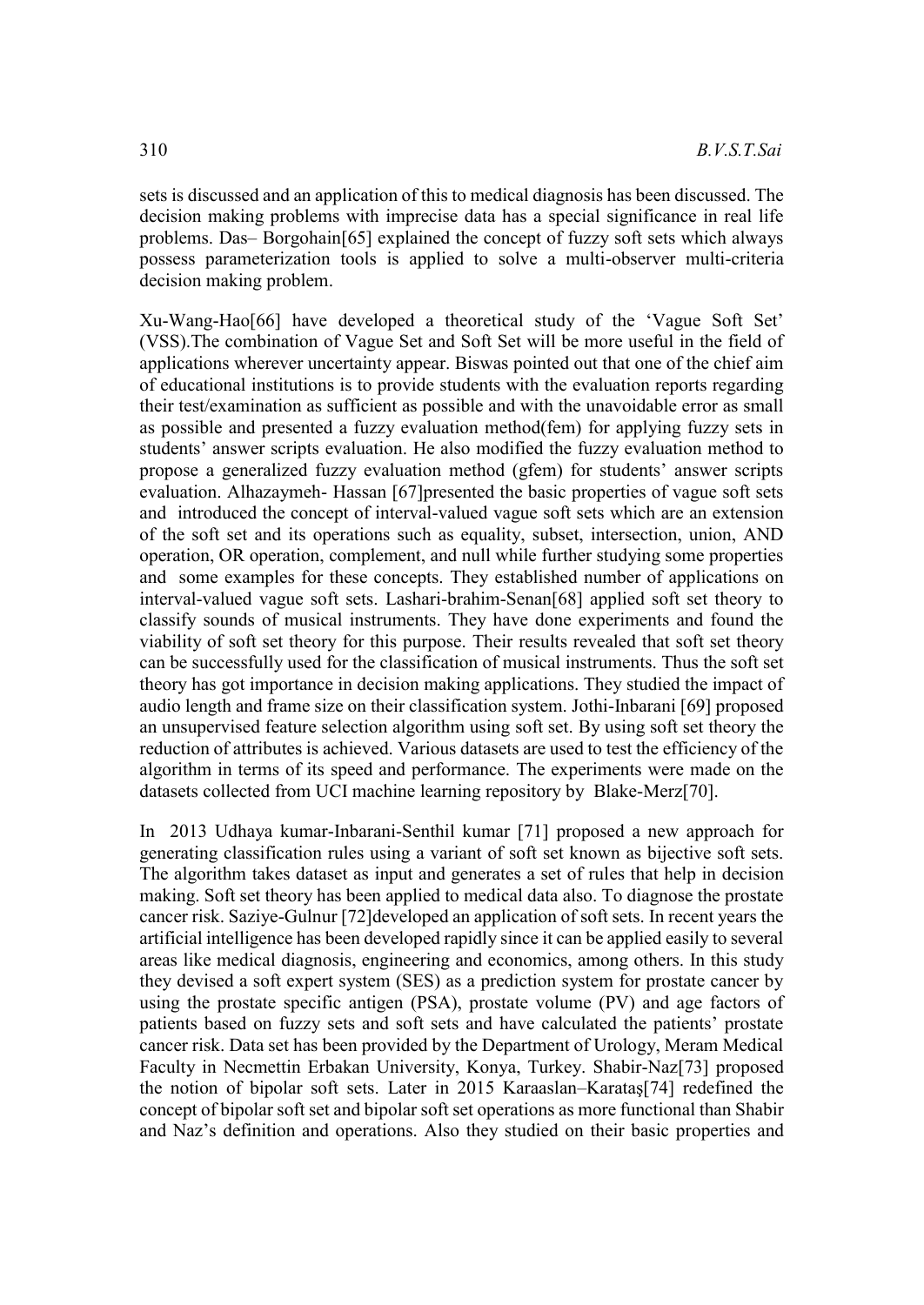presented a decision making method with application. Majumdar[75 ] introduced the idea of entropy for soft sets and some applications of hybrid soft sets in solving real life problems like medical diagnosis, decision-making, etc. are shown. Issues like measurement of similarity of soft sets are also addressed.

In 2014 Hakim- Sari-Herawan [76] used soft set theory as a generic mathematical tool to describe the objects in the form of information systems and evaluated using multidimensional scaling techniques to find the soft solution and recommendation for making a decision. To obtain the best feasible solution to the problems Gogoi-Dutta-Chandra [77] considered various parameters relating to the solution .For this they used the best mathematical tool called Fuzzy soft set theory and successfully applied the same in decision making.Wang-Li-Chen[78]extended the classical soft sets to hesitant fuzzy soft sets which are combined by the soft sets and hesitant fuzzy sets. Then, the complement, "AND", "OR", union and intersection operations are defined on hesitant fuzzy soft sets. The basic properties such as DeMorgan's laws and the relevant laws of hesitant fuzzy soft sets are proved. Finally, with the help of level soft set, the hesitant fuzzy soft sets are applied to a decision making problem and the effectiveness is proved by a numerical example. Karaaslan [79] studied neutrosophic soft sets established by Maji and then he redefined notion of neutrosophic soft set and neutrosophic soft set operations. Finally, he presented two applications of neutrosophic soft sets in decision making problem.As a combination of interval set and soft set, Zhang[80] introduced the new notion of interval soft sets and made research on interval soft sets application. He investigated the tabular representation of interval soft sets, introduced the new concepts of interval choice values and applied the theory of interval soft sets to solve a decision making problem by using two methods and discussed the application of soft equality relations in preconditioning of decision making.

In 2015 Irfan Deli[81] firstly defined neutrosophic parameterized neutrosophic soft sets(npn-soft sets) which is combination of a neutrosophic sets and a soft sets. Our npnsoft sets generalizes the concept of the other soft sets such as; fuzzy soft sets, intuitionistic fuzzy soft sets, neutrosophic soft sets, fuzzy parameterized soft sets, intuitionistic fuzzy parameterized soft sets, neutrosophic parameterized soft sets and so on. Then, he introduced some definitions and operations on npn-soft sets and some properties of the sets which are connected to operations have been established. Also, he introduced the concept of npn-soft matrix and their operators which are more functional to make theoretical studies in the npn-soft set theory. Finally, he proposed the decision making method on the npn-soft set theory which can be applied to problems of many fields that contain uncertainty and provided an example that this method can be successfully worked.

Selecting the most appropriate supplier is a key issue in supply chain management and is linked to the success of the entire supply chain. Supplier selection is a multiplecriteria decision-making problem that has qualitative and quantitative factors. The traditional method by which this is calculated adopts a precise value or single linguistic terms to represent attribute data. However, real-life situations have many uncertainties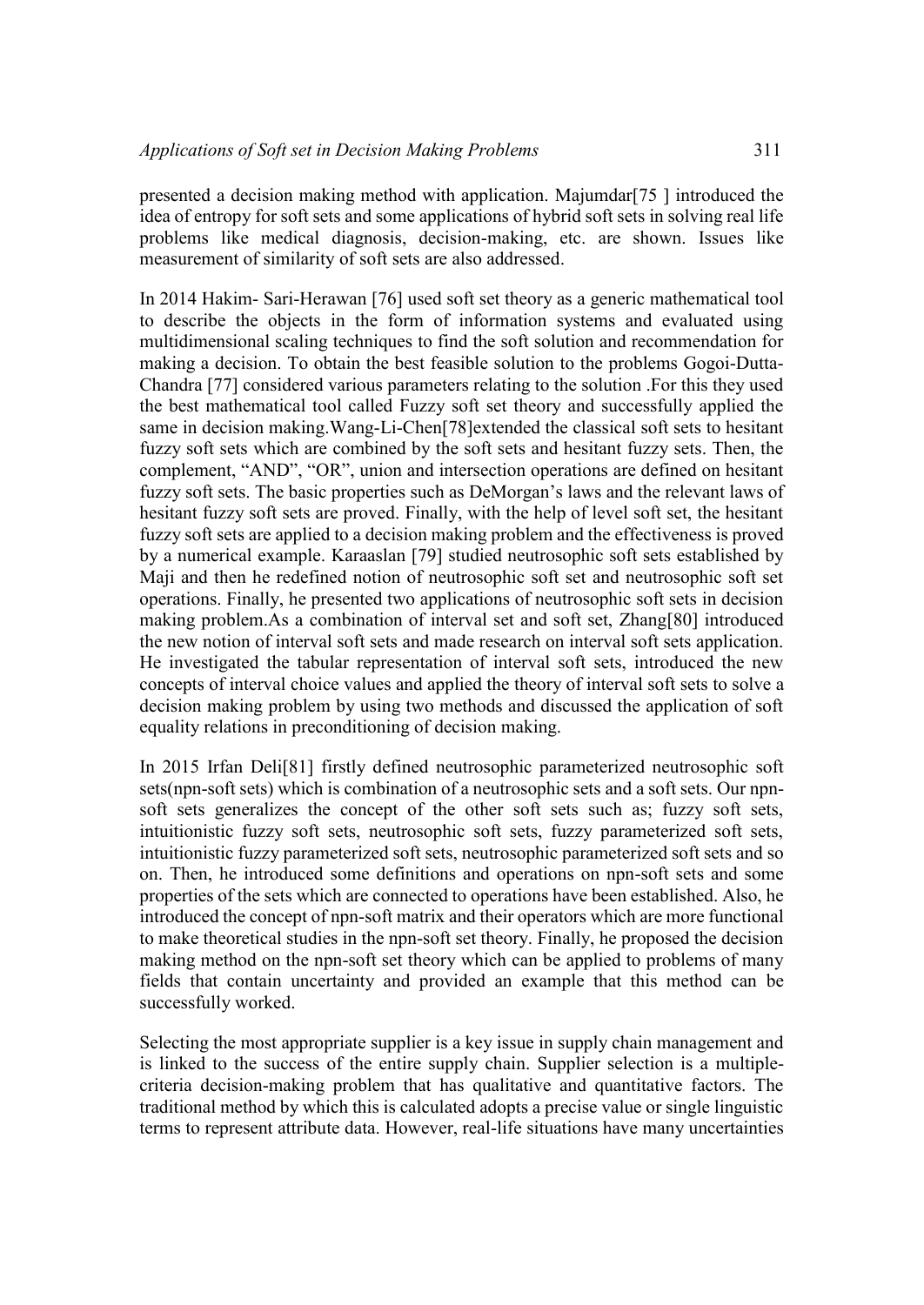and imprecise or missing data with regard to supplier selection. Moreover, experts equivocate between several values in assessing attribute data in real-world situations. These factors increase the difficulty selecting suppliers, causing decision-makers to make incorrect choices. To solve this issue in 2014 Kuei-Hu Chang[82] presented an integrated approach, using a soft set and hesitant fuzzy linguistic term set, for selecting the appropriate supplier in the supply chain. A practical example of liquid crystal display module supplier selection is presented to illustrate the proposed approach, the results of which are compared with those of the arithmetic average method and hesitant fuzzy linguistic term set method. The proposed approach effectively solves the problems of incomplete attribute data and expert hesitation in assessing attribute data.

Congliang-Chunge-xiaolan [83] explained the decision method of basic fuzzy soft set in the application of the asphalt pavement maintenance sorting. In order to determine the order of pavement maintenance plan, according to the survey data of pavement condition: road surface roughness, deflection, pavement damage condition and traffic volume, combined with related soft sets theory and put forward a new decision making method about determination of pavement maintenance scheduling by fuzzy soft set. At last, using this method, combining with example to sort project that need maintenance, the same sort results with other methods are obtained, and the feasibility, ease and simplicity of this method are proved.

Alkhazaleh [84] introduced the concept of multi-interval-valued fuzzy soft set (M-IVFSS) and also defined its basic operations, namely complement, union, intersection, AND and OR. Finally, he gave an application of this concept in decision-making problem.

Deli-Cagman [ 85] proposed a game model for dealing with uncertainties which is free of the difficulties. The proposed new game is called a soft game since it is based on soft sets theory. To construct a soft set we can use any parametrization with the help of words and sentences, real numbers, functions, mappings and so on. Therefore, payoff functions of the soft game are set valued function and solution of the soft games obtained by using the operations of sets that make this game very convenient and easily applicable in practice. Deli-Cagman defined two person soft games which can apply to problems contain vagueness and uncertainty. Then they gave four solution methods of the games which are soft saddle points, soft lower and soft upper values, soft dominated strategies and soft Nash equilibrium, also gave an example from the real world. Finally, they extended the two person soft games to n-person soft games.

Sai-Nagaraju [86] proposed framework that deals with uncertainty problems and extracts business intelligence which helps in making well informed decisions. The framework is based on soft sets and can be used in decision support systems of real world. They proposed an algorithm which is part of the underlying framework. This analytical study reveals that the proposed framework is useful to solve real world uncertainty problems. Nase-Nashar [87] presented an application of soft sets in a decision making problem for textile marketing with the help of rough mathematics of Pawlak. Earlier, a rough set representation, and hence, application done by Lin and Yao.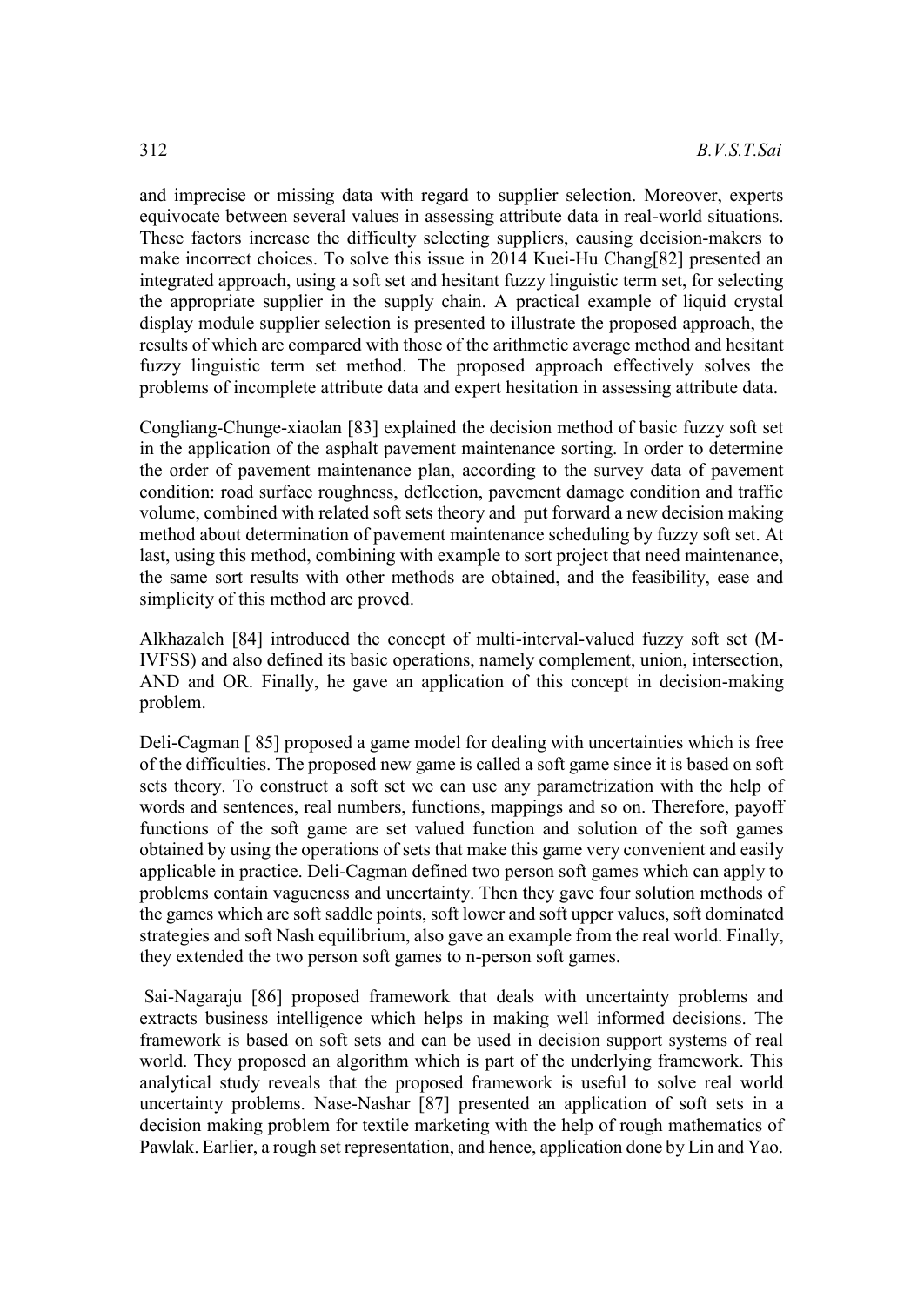They used almost analogous representation of the soft sets in the form of a binary information table. Dauda-Mamat- Waziri [88 ] used the concept of AND operation to sort out two best candidates out of five applicants in an interview conducted by a certain bank. Also the identification of Idempotent Property of "AND" and "OR" operation of soft sets is given and proved.

In 2016 Zakri-Hossen-Sharif [89] proposed an Application of Soft sets to diagnose the educational obstacles for students. Cigdem-Hande [90] studied the theory of probabilistic soft sets introduced by Zhu-Wen. They defined equality of two probabilistic soft sets, subset,complement of a probabilistic soft set with examples and also introduced the operations of union, intersection, difference and symmetric difference and proved certain De Morgan's laws hold in probabilistic soft set theory with respect to these new definitions. Garg-Agarwal-Tripathi [25] defined the notion of the fuzzy number intuitionistic fuzzy soft sets, different operations such as union, intersection, complement, max, min, AND and OR have been introduced on fuzzy number intuitionistic fuzzy soft sets environment. Some examples of these operations are given and a few properties are also studied. Mukherjee-Sarkar-Debnath [92] defined intuitionistic fuzzy soft aggregation operator for intuitionistic fuzzy soft set and constructed an algorithm using intuitionistic fuzzy soft aggregation operator for the decision making problem. Finally they applied the algorithm to solve a group decision making problem. Rajesh Kumar Pal [93] aimed to give an alternative way for computation of fuzzy soft decision making problem in more precisely qualitative than the existed methods. By using fs-aggregation method, he obtained the optimum logical results in an easier and faster way. To develop the theory, he first defined fs-sets and their operations then presented the decision making method for the fs-set theory.

Hussain-Irfan-Khan [91] studied the soft set representation of graphs and discussed the application of soft sets to study cycles, circuits, cut vertices, bridges and Hamilton cycles in a graph, some basic definitions regarding multi-set theory and soft set theory are mentioned. Moreover notions about soft set representation of a graph and presented some fundamental concepts of graph theory with the help of soft sets, especially cycles, circuits, cut vertex and bridges. Also they proved that soft sets can be very useful to determine the presence or absence of Hamilton cycles in a given graph.

Hamid–Herawan-Mungad [94] proposed a novel approach for handling conflict situation involving uncertainty. It is based on multi-soft sets taking into account of cooccurrence of parameter related to object in universe. The novelty of the proposed approach is that, unlike in rough set theory that uses decision rules, it is based on the concept of co-occurrence of parameters in soft set theory. They presented an illustrative example on how to handle conflict using multi soft sets. Furthermore, they elaborated the proposed approach of real world dataset of voting from political election data set from Indonesian parliament. However, they achieved lower computational time as compared to rough set approaches.

Nayak-Rath-Mohapatra [95] described that Decision –making is a process to select best out of different alternative possibilities. Every process of decisions produces a final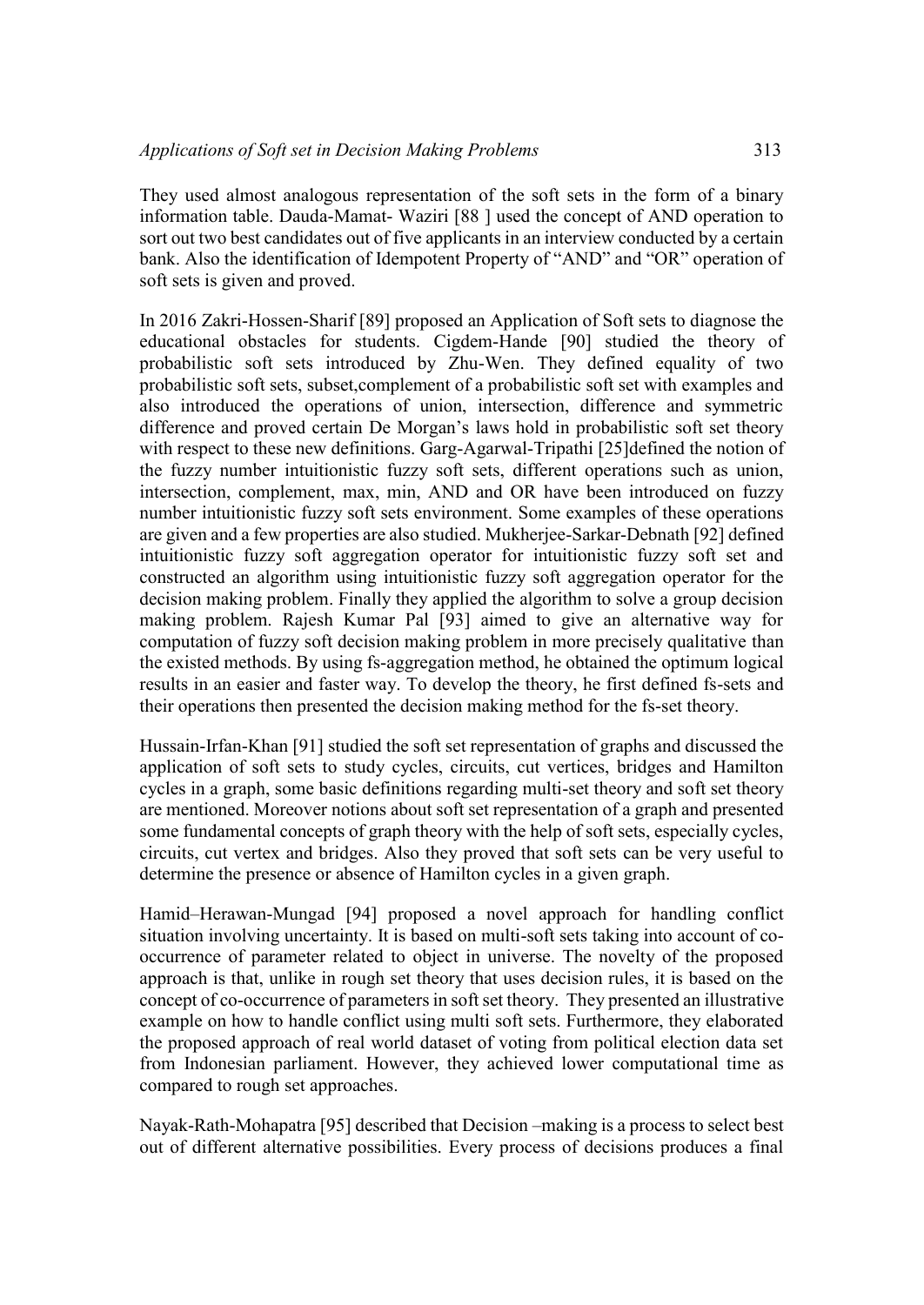choice that may or may not prompt action. It is the study of identifying the best choice according to decision maker. They defined soft relation and application in investment decision based on the data collected from male employees working in private and government sectors in Bhubaneswar city, Odisha,India.

In 2017 Borah-Hazarika [45] discussed some properties of similarity of soft sets. After that they have introduced some new notions such as exact fuzzy soft points, point wise partial similarity and their properties. Also they discussed equality of soft sets based on similarity function. Finally they have shown two applications, one for similarity measure of two face sized and another equality of same composition drugs. Wang-Zhan–Borzooei [96] studied a kind of soft rough semigroups according to Shabir's idea and defined the upper and lower approximations of a subset of a semigroup. According to Zhan's idea over hemirings, they also defined a kind of new *C*-soft sets and *CC*-soft sets over semigroups. In view of this theory, they investigated the soft rough ideals (prime ideals, bi-ideals, interior ideals, quasi-ideals, regular semigroups), finally, they gave two decision making methods: one is for looking a best parameter which is to the nearest semigroup, the other is to choose a parameter which keeps the maximum regularity of regular semigroups.Inthumathi- Chitra- Jayasree [97] provided a soft decision making model on the soft set theory and applied it to real life problem. Based on their method, they analysed a real life problem with different operators and observed that choice of operator is important to get the needful decision. Hence, they concluded that the use of operators on soft sets play an important role in decision making which is flexible. Arafa-Nasef-Kamel [98] applied the theory of soft set to solve a decision making problem in terms of rough mathematics. Ahmad –Hassan [99] defined Einstein product and Einstein sum of vague soft sets and using these operations, They introduced an adjustable approach to vague soft set based decision-making, for solving decisionmaking in uncertain situation. The feasibility of proposed vague soft set based decisionmaking procedure in practical application is shown by some numerical examples.Distance And Similarity Measures For Dual Hesitant Fuzzy Soft Sets And Their Applications In Multicriteria Decision Making Problem is proposed by Garg-Arora [100] in 2017.The dual hesitant fuzzy set is one of the successful extensions of the fuzzy set in which elements are represented in terms of a set of possible values instead of a single number. However, their theory is restricted to their parameterized tool and hence it cannot be effectively applied to a real-life problem. In order to handle it, dual hesitant fuzzy soft set theory has been utilized in this manuscript and hence, based on it, some axioms of distance and similarity measures based on Hamming, Euclidean, and Hausdorff metrics have been proposed here. Various desirable relations between them have also been presented. The proposed distance measures are applied to the field of decision-making under dual hesitant fuzzy soft set environment. Finally, practical examples of pattern recognition and medical diagnoses are given to demonstrate the effectiveness of the proposed measures. A comparative study as well as advantages of the proposed distance measures over existing measures have been presented. Suresh-Ashokkumar [101] investigated the development of theory of soft complex fuzzy set. Consequently, a major part of this work is dedicated to a discussion of the intuitive interpretation of aggregation operation in soft complex fuzzy set. They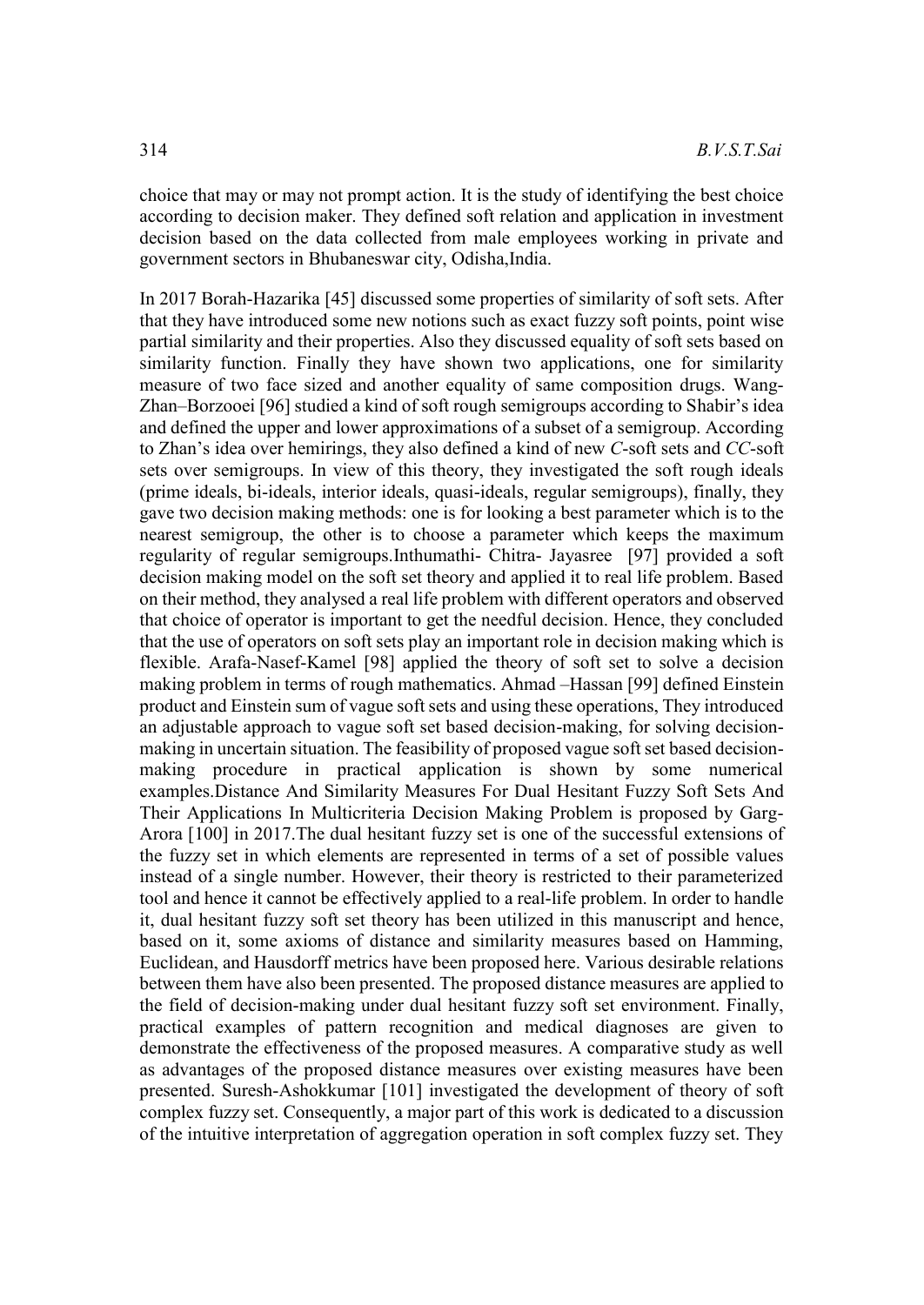gave an example of possible applications, which demonstrates the applications of aggregation operations that the method can be successfully applied to many problems that contains uncertainties and periodicities. Sonb-Delic–Nguyen [102] proposed the notation of bipolar neutrosophic soft sets that combines soft sets and bipolar neutrosophic sets. Some algebraic operations of the bipolar neutrosophic set such as the complement, union, intersection are examined and they proposed an aggregation bipolar neutrosophic soft operator of a bipolar neutrosophic soft set and developed a decision making algorithm based on bipolar neutrosophic soft sets. Numerical examples are given to show the feasibility and effectiveness of the developed approach.

In 2018 Meryline-Felbin [103] presented a new real measure on the soft real sets and it has shown that any arbitrary soft real set can be embedded in a soft  $G_{\delta}$  set. An application of this measure in solving multi attribute decision making (MADM) problem is illustrated. Fatimah-Rosadi [104 ] motivated and introduced the concept of N-soft set as an extended soft set model. Some useful algebraic definitions and properties are given. They cited real examples that prove that N-soft sets are a cogent model for binary and non-binary evaluations in numerous kinds of decision making problems. Finally, They proposed decision making procedures for N-soft sets.Xie –Jiali [105] investigated limits of interval type of soft sets (for short, *it*-soft sets). The concept of *it*-soft sets is first introduced. Then, limits of *it*-soft sets are proposed and their properties are obtained. Next, point-wise continuity of *it*-soft sets and continuous *it*-soft sets are discussed. Finally, an application for rough sets is given. Khalil-Hassan [106] introduced a new soft set called an inverse fuzzy soft set, along with its properties, characteristics, and operations. Then they constructed an algorithm using max-min and min-max decision of inverse fuzzy soft set for a fuzzy decision-making problem. Finally, they applied the algorithm to two decision-making problems to illustrate its applicability. It is shown that proposed approach is viable and provides decision makers a more mathematical insight before making decisions on their options

In 2019 Malathy- Meenakshi [107] discussed the notions of fuzzy soft bi-partite graph, Size and degree of fuzzy soft bi-partite graph and investigated the application of Fuzzy Soft Bi-partite graph in Employee selection for an Organisation.

Data sets produced by hyphenated chemical analysis methods like GC/MS, LC/MS, or HPLC with UV/Vis diode array detection are often presumed to have "trilinear" structure if the profile for each compound does not change shape or position from one sample to the other. By applying this information as a trilinearity constraint in Self Modeling Curve Resolution (SMCR) methods, overlapping peaks related to the pure compounds of interest can be resolved in a unique way. In practice, many systems have non-trilinear behavior due to deviations from ideal response, for example a sample matrix effect, or changes in instrumental response. In such cases, the unique profiles obtained by strictly enforced trilinearity constraints will not necessarily produce true profiles because the data set does not follow the assumed trilinear behaviour.In 2019 Elnaz -Hamid-Paul [108] introduced "soft-trilinearity constraints" to permit peak profiles of given components to have small deviations in their shape and position in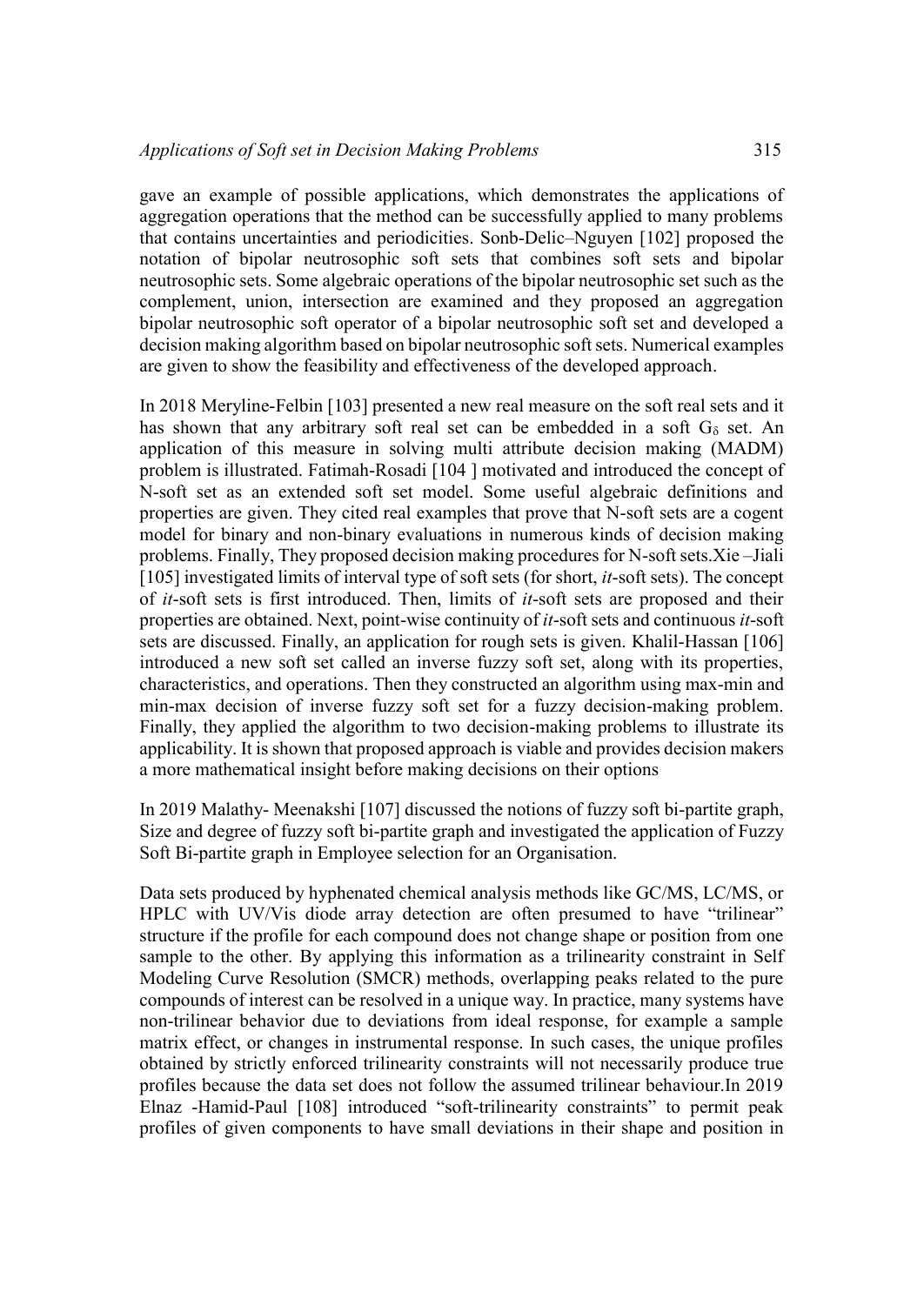different samples. They illustrated the influence of soft-trilinearity constraints on the accuracy of SMCR results for the case of a 3-component simulated system and an experimental data set. The results show that implementing soft-trilinearity constraints reduces the range of possible solutions considerably compared to the application of constraints such as just non-negativity. In addition, they show that the application of hard-trilinearity constraints can lead to solutions that are completely wrong or exclude the opportunity of a possible solution at all.The research of incomplete fuzzy soft sets is of paramount importance in fuzzy soft sets, where the combination of incomplete fuzzy soft set and decision-making problem is of great significance. Incomplete information in fuzzy soft sets leads to more uncertainty and ambiguity in decisionmaking.

Wang–Qin [109] proposed an algorithm of fuzzy soft set based decision-making problems under incomplete information. On the basis of the weighted function, they introduced the notions of weighted incomplete soft sets and weighted incomplete fuzzy soft sets, and shown an approach to weighted incomplete fuzzy soft sets for dealing with decision-making. Considering the missing weight function, the concept of incomplete weighted fuzzy soft sets is presented. Meanwhile, they applied the incomplete weighted fuzzy soft sets to solve the decision-making problem. As modalstyle operators for fuzzy soft sets have a precise description of attributes possessed by objects, they applied modal-style operator for incomplete fuzzy soft set to deal with decision-making and proposed a new algorithm to make it more accurate and simple. Hesitant fuzzy set theory is a renowned approach to the formal modelling of uncertain data. An evidence of its success is that it has been extensively used in multi-attribute decision-making problems. Hesitant fuzzy computations make the decision-makers' assessments more flexible and rich, thus improving reliability of the decisions that depend on them. Akram-Aroo[ja-](https://content.iospress.com/articles/journal-of-intelligent-and-fuzzy-systems/ifs181972#a)Carlos[110] introduced a novel hybrid model called hesitant fuzzy N-soft sets, which further enhances the virtues of hesitant fuzzy set theory with the benefits of N-soft sets. This theoretical model is capable of incorporating information about the occurrence of ratings or grades in a hesitant environment. They investigated some useful properties of hesitant fuzzy N-soft sets and constructed fundamental operations on them. They developed novel approaches to decision-making including TOPSIS (Technique for Order Preference by Similarity to an Ideal Solution), choice value and L-choice value based on hesitant fuzzy N-soft sets. Finally, they described potential applications of their model and presented the proposed methods as algorithms.

# **CONCLUSION**

In this paper we have presented a detailed theoretical study on applications of soft sets in decision making problems. Hence we can expect that some research teams will be actively working on soft set applications in the areas of Agriculture, Medicine, social science ,soft computing, Artificial Intelligence and data science.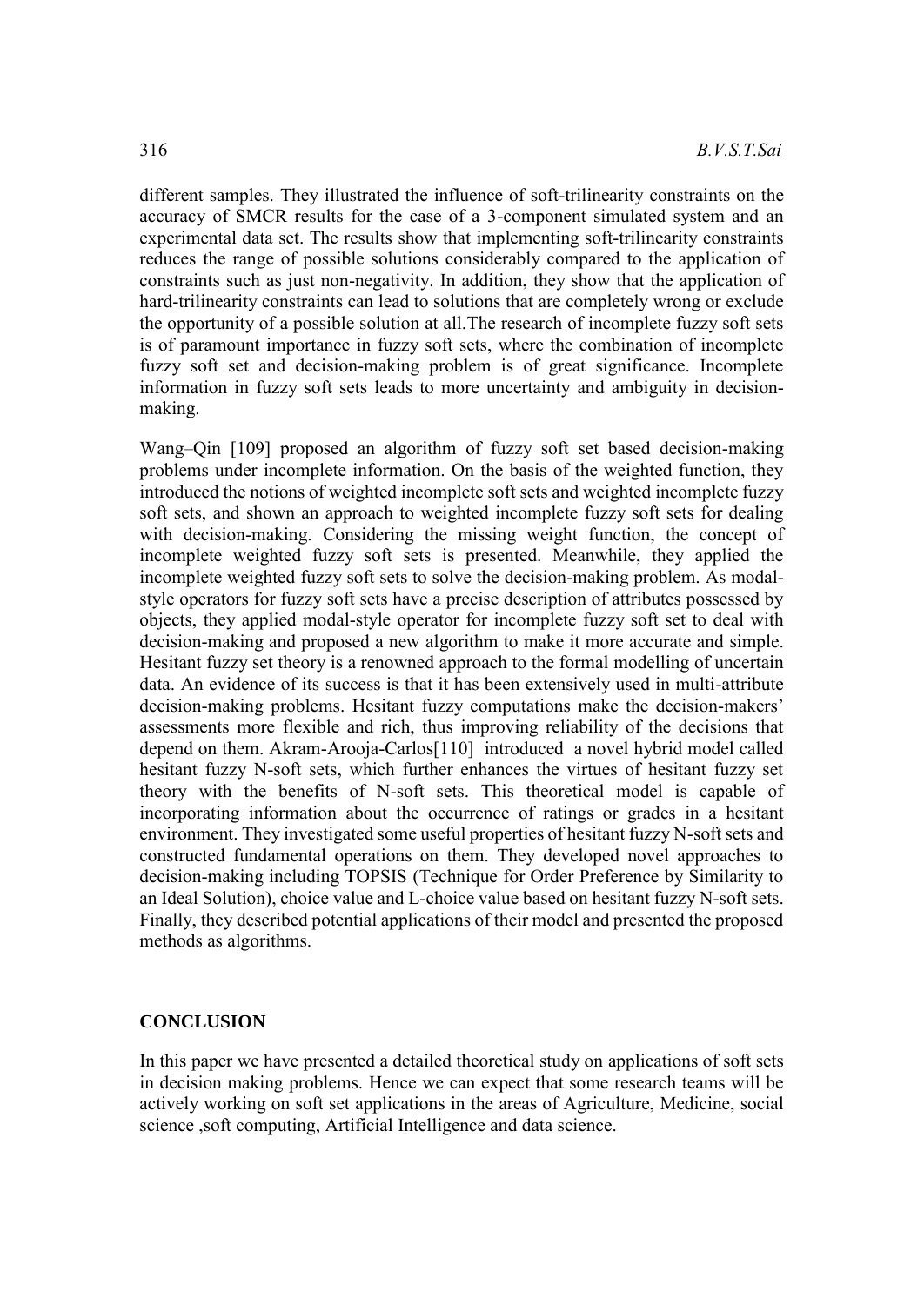#### **ACKNOWLEDGMENTS**

The author expresses his gratitude and indebtedness to Prof.N.V.E.S.Murthy and Prof.P.D.N.Srinivasu for their immeasurable support and abundant advice in completing this paper.

#### **REFERENCES**

- [1] **Zadeh.L.A**,*Fuzzy sets,* Inf. Control, Vol.8, pp.338–353,1965.
- [2] **Pawlak.Z**,*Rough sets,* Int. J. Comput. Inf. Sci, 11, pp.341–356,1982.
- [3] **Molodtsov.D**,*Soft set theory-first result,* Comput. Math. Appl, 37, pp.19– 31,1999.
- [4] **Maji.P.K,Roy.A.R** ,*An Application of Soft Sets in A Decision Making Problem,*Computers and Mathematics with Applications 44 ,pp.1077- 1083,2002.
- [5] **Xiao.Z.L, Chen. B, Zhong and Ye.S***, Recognition for soft information based on the theory of soft sets,* In: J. Chen, eds., Proceedings of ICSSSM-05, 2, pp. 1104-1106,2005.
- [6] **Kharal.A and Ahmad.B,** *Mappings on Fuzzy Soft Classes,* Hindawi Publishing Corporation, Advances in Fuzzy Systems Vol 2009, Article ID 407890, 6pages, 2009.
- [7] **Cagman.N and Enginogh.S***, Soft set theory and uni-int Decision making,*  European journal of operational research 207,2,pp.848-855,2010*.*
- [8] **Aktas.H, Cagman.N**, *Soft sets and soft groups*, Information Sciences, Vol.177, pp.2726-2735, 2007.
- [9] **Ali. M.I, Feng. F, Liu. X, Min. W.K and Shabir. M**, *On some new operations in soft set theory*, Comput. Math. Appl. 57, pp 1547–1553, 2009.
- [10] **Cagman. N and Enginoglu. S**, *Soft matrix theory and its decision making*, An International Journal of Computers and Mathematics with Applications, Vol-59, pp.3308-3314, 2010.
- [11] **Chen.D, Tsang.E.C.C, Yeung.D.S and Wang.X**, *Some notes on the parameterization reduction of soft sets*,Proceeding of International Conference on Machine Learning and Cybernetics, 3, IEEE Press, pp 1442–1445, 2003.
- [12] **Kong. Z, Gao.L, Wang.L and Li.S**, *The normal parameter reduction of soft sets and its algorithm*,Computers and Mathematics with Applications 56, pp 3029–3037, 2012.
- [13] **Xiao.Z, Chen.L, Zhong.B and Shijie. Y**, *Recognition for soft Information Based on the Theory of Soft Sets*, IEEE, pp:1-5, 2005.
- [14] **Zou. Y and Xiao. Z**, *Data analysis approaches of soft sets under incomplete*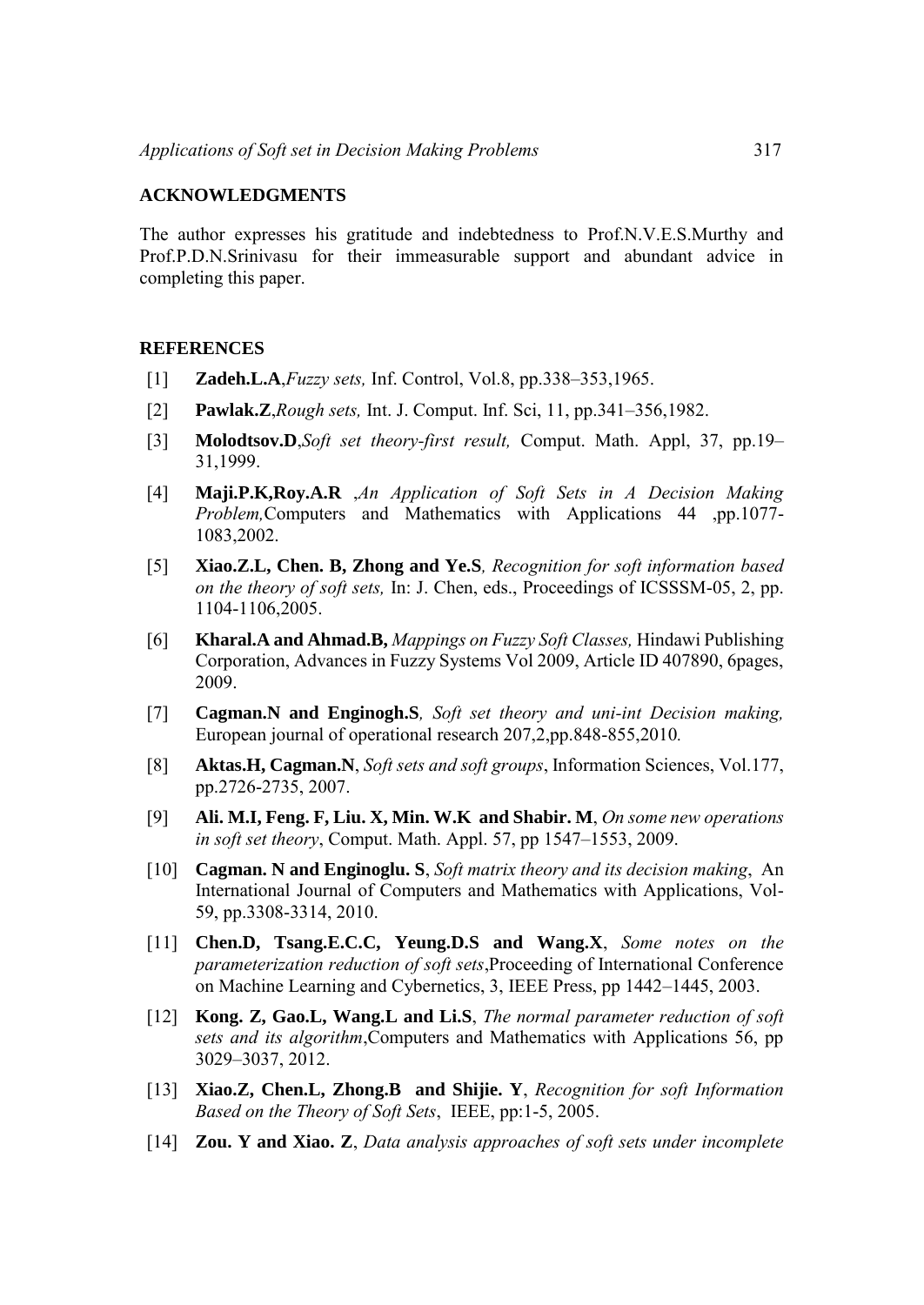*Information*, Knowledge based systems, Vol-21, pp. 941-945,2008

- [15] **D. Pei and D. Miao,** From soft sets to information systems.
- [16] **A. K M. M. Mushrif, S. Sengupta and. Ray**, *Texture classification using a novel, soft-set theory based classification*, *Algorithm,* Lecture Notes in Computer Science, 3851, pp. 246-254, 2006.
- [17] **D. V. Kovkov, V. M. Kolbanov and D. A. Molodtsov**, *Soft sets theory-based optimization*, J. Comput. Sys. Sc. Int., vol. 46(6), pp. 872-880, 2007.
- [18] **P. Majumdar and S. K. Samanta,***Similarity measure of soft sets*, New. Math. Nat. Comput., vol. 4(1), pp. 1-12, 2008.
- [19**] P. K. Maji, R. Biswas and A. R. Roy**, *Fuzzy soft sets*, J. Fuzzy Math., vol. 9(3), pp. 589-602, 2001.
- [20] **R.K. Bhardwaj, S.K. Tiwari and Kailash Chandra Nayak**, *A Study of Solving Decision Making Problem using soft set*, IJLTEMAS, Vol. IV, Issue IX, pp. 26-32, 2015 .
- [21] **Z. Xiao, Y. Li, B. Zhong and X. Yang***, Research on synthetically evaluating method for business competitive capacity based on soft set*, Stat. Methods. Med. Res., pp. 52-54, 2003.
- [22] **Crossingham B, Marwala T, Lagazio M**. *Optimised rough sets for modelling interstate conflict. Systems*, Man and Cybernetics, SMC 2008. IEEE International Conference on. pp. 1198–1204. IEEE ,2008.
- [23] **Jiang Y, Tang Y, Chen Q, Wang J, Tang S,***Extending soft sets with description logics. Computers & Mathematics with Applications*. 59, pp. 2087– 2096 ,2010.
- [24] **S. Das and S. Kar,***Group decision making in medical system: an intuitionistic fuzzy soft set approach*, Applied soft computing 24 pp.196-211,2014.
- [25] **Garg.H, Agarwal.N, Tripathi.A,***Fuzzy number Intuitionistic fuzzy soft sets and its properties* , Journal of Fuzzy Set Valued Analysis ,pp- 196-213, 2016.
- [26] **Feng.F, Jun.Y.B, Liu.X, Li.L**. *An adjustable approach to fuzzy soft set based decision making*. Journal of Computational and Applied Mathematics. 234, pp.10–20 ,2010.
- [27] **Feng.Q, Zhou.Y,***Soft discernibility matrix and its applications in decision making,* Applied Soft Computing. 24, pp.749–756 ,2014.
- [28] **Deli.I, Broumi.S,***Neutrosophic soft matrices and NSM-decision making,* Journal of Intelligent and Fuzzy Systems.
- [29] **Roy.A.R and Maji.P.K**,*A fuzzy soft set theoretic approach to decision making problems*, J. Comput. Appl. Math., vol. 203, pp. 412-418, 2007.
- [30**] Alcantud JCR** ,*A novel algorithm for fuzzy soft set based decision making from multiobserver input parameter data set. Information Fusion* ,29, pp.142–148,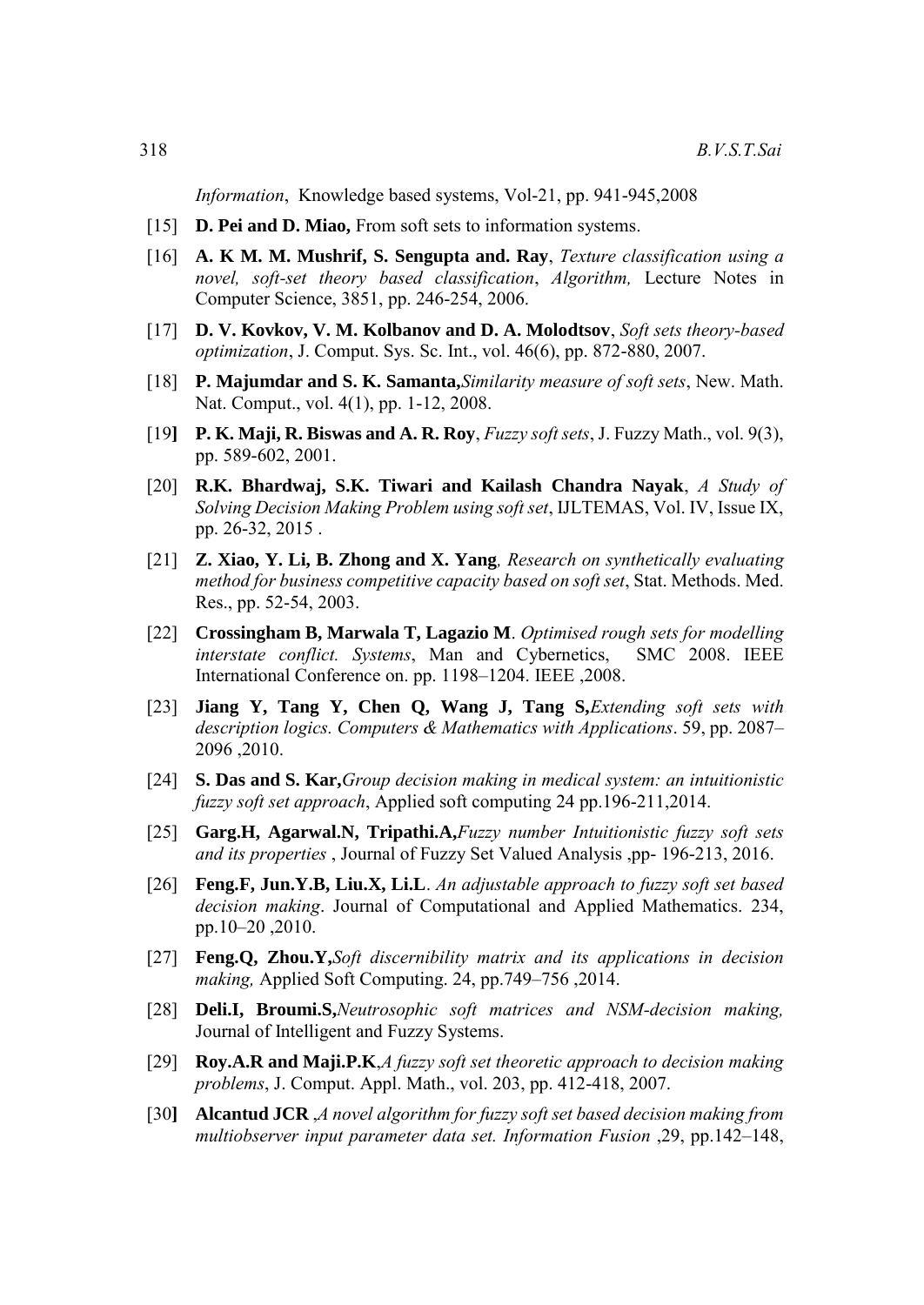2016.

- [31] **Majumdar.P, Samanta.S.K,***Generalised fuzzy soft sets. Computers & Mathematics with Applications*. 59, pp.1425–1432,2010.
- [32] **Xiao.Z, Yang.X, Niu.Q, Dong.Y, Gong.K, Xia.S**, *A new evaluation method based on D–S generalized fuzzy soft sets and its application in medical diagnosis problem,* Applied Mathematical Modelling. 36, pp.4592–4604,2012.
- [33] **Deng.T, Wang .X**,*An object-parameter approach to predicting unknown data in incomplete fuzzy soft sets,* Applied Mathematical Modelling. 37, pp.4139– 4146,2013.
- [34**] Çagman.N, Deli.I**,*Means of FP-soft sets and their applications,* Hacettepe Journal of Mathematics and Statistics. 41, 2012.
- [35] **Çagman.N, Deli.I,***Products of FP-soft sets and their applications*, Hacettepe Journal of Mathematics and Statistics. 41,2012.
- [36] **Deli.I,Çagman.N,***Intuitionistic fuzzy parameterized soft set theory and its decision making,* Applied Soft Computing. 28, pp.109–113,2015.
- [37] **Deli.I, Çagman.N,***Fuzzy soft games*. Filomat. 29, pp.1901–1917,2015.
- [38] **Gong.K,Wang.P,Xiao.Z,***Bijective soft set decision system based parameters reduction under fuzzy environments*, Applied Mathematical Modelling. 37, pp.4474–4485 ,2013.
- [39] **Wang .C, Qu .A**,*Entropy, similarity measure and distance measure of vague soft sets and their relations*, Information Sciences,pp. 92–106 ,2013.
- [40] **Rosenfel**d.**A, Zadeh.L.A, Fu.K.S, Tanaka.K, Shimuraed.S.M** , *Fuzzy Sets and Their Applications to cognitive and decision Process,*pp. 75 – 95,1975.
- [41] **Akram.M,Nawaz.S** ,*Operations on soft graphs*, Fuzzy Information and Engineering 7(4),pp. 423 – 449,2015.
- [42] **Mao.J, Yao.D**, **Wang.C**, *Group decision making method based on intuitionistic fuzzy soft matrices*, Applied Mathematical Modeling 37,pp. 6425-6436,2013.
- [43] **Yang.Y, Chenli.J**,,*Fuzzy soft matrices and their applications part I*, Lecture notes in Computer Science, pp. 618-627,2011.
- [44] **Borah.M.J, Neog.T.J and Sut.D.K** ,*Fuzzy soft matrix theory and its decision making*, International Journal of Modern Engineering Research,pp. 121- 127,2012.
- [45] **Rajarajeswari.P and Dhanalakshmi.P**,*Intuitionistic fuzzy soft matrix theory and its application in decision making*, International Journal of Engineering Research and Technology, pp.1100-1111,2013.
- [47] **Kong. Z, Gao.L, Wang.L, and Li.S**, *The normal parameter reduction of soft setsand its algorithm*.Computers and Mathematics with Applications 56, 3029– 3037, 2008.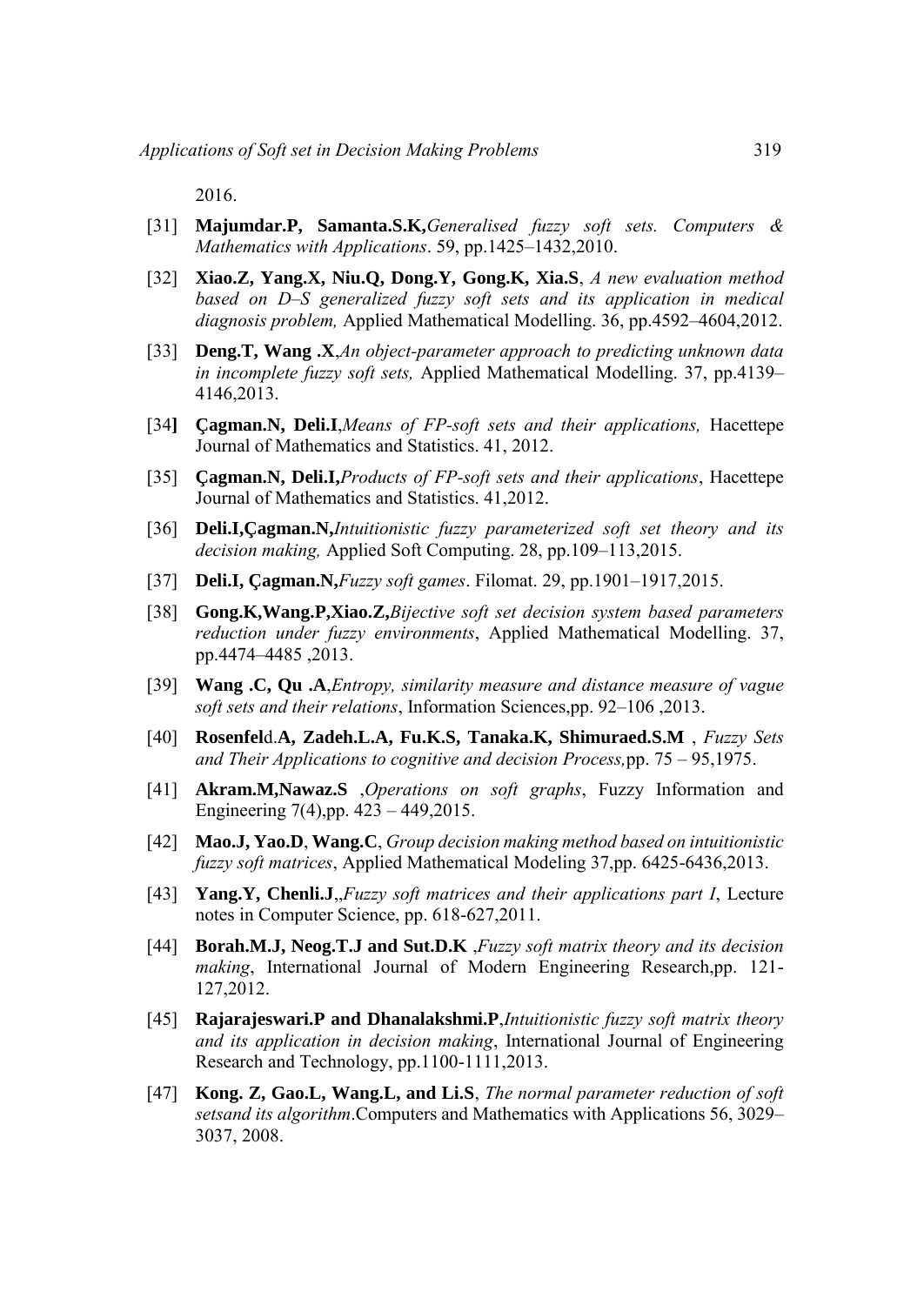- [48**] Maji.P.K, Biswas.R, Roy. A.R,** Soft set theory, Comput. Math. Appl. 45 555– 562,2003.
- [49] **Zou. Y, and Xiao. Z**, *Data analysis approaches of soft sets under in complete information,* Knowledge Based Systems, 21, 941–945, 2008.
- [50] **Herawan, T. and Mustafa M.D**, *A direct proof of every rough set is a soft set*. Proceeding of InternationalConference AMS, IEEE Press, 119-124, 2009.
- [51] **Herawan.T, Rozaida.G, Deris.M.M**, *Soft Set Theoretic Approach for Dimensionality Reduction*, International Journal of Database Theory and Application Vol. 3, No. 2, 2010.
- [52] **Neog.T.J, Sut.D.K**, *Application Of Fuzzy Soft Sets In Decision Making Problems Using Fuzzy Soft Matrices*,IJMA,Pp-2258-2263,2011.
- [53] **Cagman.N, Enginoglu.S and Itak. F. C**,Fuzzy *Soft Set Theory And Its Applications*, Iranian Journal of Fuzzy Systems ,Vol. 8, pp. 137-147 ,137,2011.
- [54] **Razak.S.D and Mohamad.D**, *A Soft Set based Group Decision Making Method with CriteriaWeight*, World Academy of Science, Engineering and Technology, 58,2011.
- [55] **Saaty.T.L and Vargus.L.G**,Model,Methods,Concepts and Applications of the Analytic Hierarchy Process,USA,Kluwer Academic Publishers,pp.27-43,2001.
- [56] **Chetia.B and Das.P.K**, *Application of Vague Soft Sets in students' evaluation*. Advances in Applied ScienceResearch, 2 (6),pp 418-423, 2011.
- [57] **Xun.G and Songlin.Y**, *Investigations on some operations of soft sets*, World Academy of Science,Engineering and Technology,75 ,2011.
- [58] **Majumder.P and Samantha. S.K**,*On Similarity Measure of Fuzzy Soft Sets*, Int.J.Advance Soft Comput.Appl,vol.3,No.2, 2011.
- [59] **Ahmad.N.M, RoseHassan.H, Deris.M.M**, *Comparison of Techniques in Solving Incomplete Datasets in Softset* , International Journal of Database Theory and Application Vol. 4, No. 3, 2011.
- [60] **Rajpoot.V, Shailendra.k, Shrivastava, Abhishek.M**, *An Efficient Constraint Based Soft Set Approach for Association Rule Mining*, International Journal of Engineering Research and Applications (IJERA) ,2012.
- [61] **Satya Ranjan.D and Satchidananda.D**, *A Conspectus of Soft Data Mining in Bioinformatics*, CSI Communications, 2012.
- [62] **Gorzalzany.M .B** , *A method of inference in approximate reasoning based on interval-valued fuzzy sets,*Fuzzy Sets Systems, 21, pp.1-17,1987.
- [63] **Rajarajeswari.P, Dhanalakshmi.P**, *An Application of Similarity Measure of Fuzzy Soft Set Based on Distance ,* IOSR Journal of Mathematics, Vol- 4, PP 27-30, 2012.
- [64] **Bashir.M, Razak.A.S and Alkhazaleh.S**, *Possibility Intuitionistic Fuzzy Soft*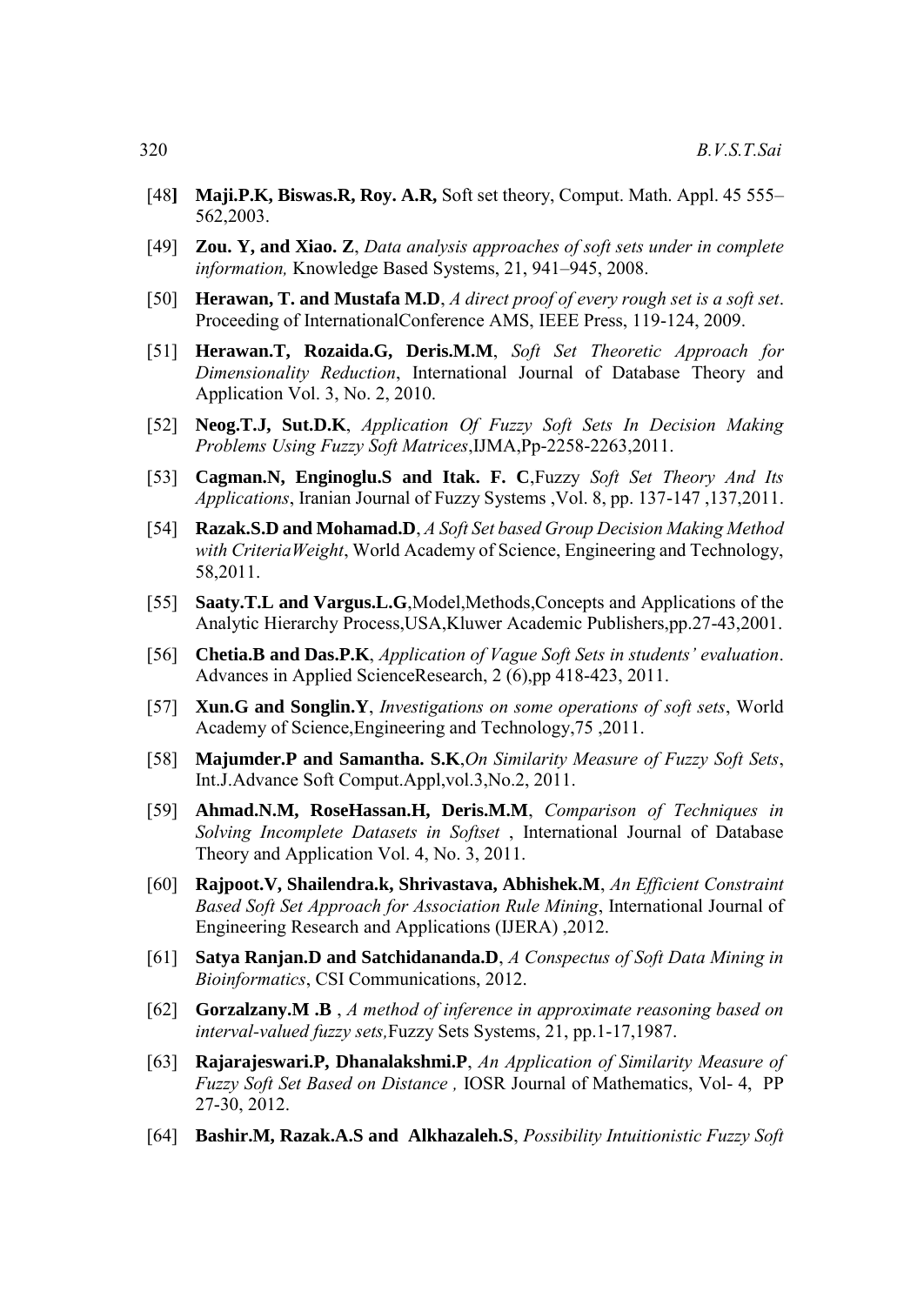*Set*, Hindawi Publishing Corporation Advances in Decision Sciences,Vol - 2012, Article ID 404325, 24 pages,2012.

- [65] **Das. P. K , Borgohain.R** ,*An Application of Fuzzy Soft Set in Multicriteria Decision Making Problem*, International Journal of Computer Applications (0975 – 8887) ,Vol- 38, No.12, 2012.
- [66] **Xu .W ,Ma.J,Wang.S,Hao.G,** *Vague soft sets and their properties*, Computers & Mathematics with Applications, , 59(2), pp.787-794, 2010.
- [67] **Alhazaymeh.K and Hassan.N,** *Vague Soft Expert Set and its Application in Decision Making*, Malaysian Journal of Mathematical Sciences 11(1),pp.23 – 39 ,2017.
- [68] **Lashari.S.A, Ibrahim.R and Senan.N**, *Soft Set Theory for Automatic Classification of Traditional Pakistani Musical Instruments Sounds*, International Conference on Computer & Information Science (ICCIS), 2012.
- [69] **Jothi.G and Inbarani.H**, *Soft Set Based Quick Reduct Approach for Unsupervised Feature Selection*, IEEE International Conference on Advanced Communication Control and Computing Technologies(ICACCCT),2012.
- [70] **Blake. C. L and Merz. C. J**, *UCI Repository of machine learning databases,* [Online]. Available:http://www.ics.uci. edul-m1earnl.
- [71] **Udhaya kumar.U, Inbarani.H.H and Senthil kumar.S**, *Bijective Soft set based Classification of Medical Data*, Proceedings of the International Conference on Pattern Recognition, Informatics and Mobile Engineering (PRIME) ,21-22, 2013.
- [72] **Saziye .Y, Tugbahan.D, Gulnur.Y, Unal.S**, *[Application of soft sets to](https://www.biomedcentral.com/openurl?doi=10.1186/1029-242X-2013-229)  [diagnose the prostate cancer risk](https://www.biomedcentral.com/openurl?doi=10.1186/1029-242X-2013-229)*, Journal of Inequalities and Application,Vol 2013,Pp.1-229,2013.
- [73] **Shabir.M And Naz.M,** *On Bipolar Soft Sets,* arXiv:1303.1344v1,2013**.**
- [74] **Karaaslan.F and [Karataş.](https://www.worldscientific.com/doi/pdf/10.1142/S1793830915500548)S,** *A new approach to bipolar soft sets and its applications***,** Discrete Mathematics, Algorithms and Applications Vol- 07, NO. 04 **,**2015
- [75] **Majumdar.P,** *Some Hybrid Soft Sets and Their Application in Decision Making***,** Applications for Soft Computing, Pages: 32,DOI: 10.4018/978-1- 4666-9798,2016.
- [76] **Hakim.R.B.F, Sari.E.N, and Herawan.T**,*Soft Solution of Soft Set Theory for Recommendation in Decision Making, Recent Advances on Soft Computing and Data Mining SCDM , Pp-313-319,2014.*
- [77] **Gogoi.K, Alok .K, Dutta and Chandra .Ch,** *Application of Fuzzy Soft Set in day to day Problems*, International J. of Computer Applications, Vol. 85, No. 7, pp. 27-31, 2014.
- [78] **Wang.F, Li.X, and Chen.X**, *Hesitant Fuzzy Soft Set and Its Applications in*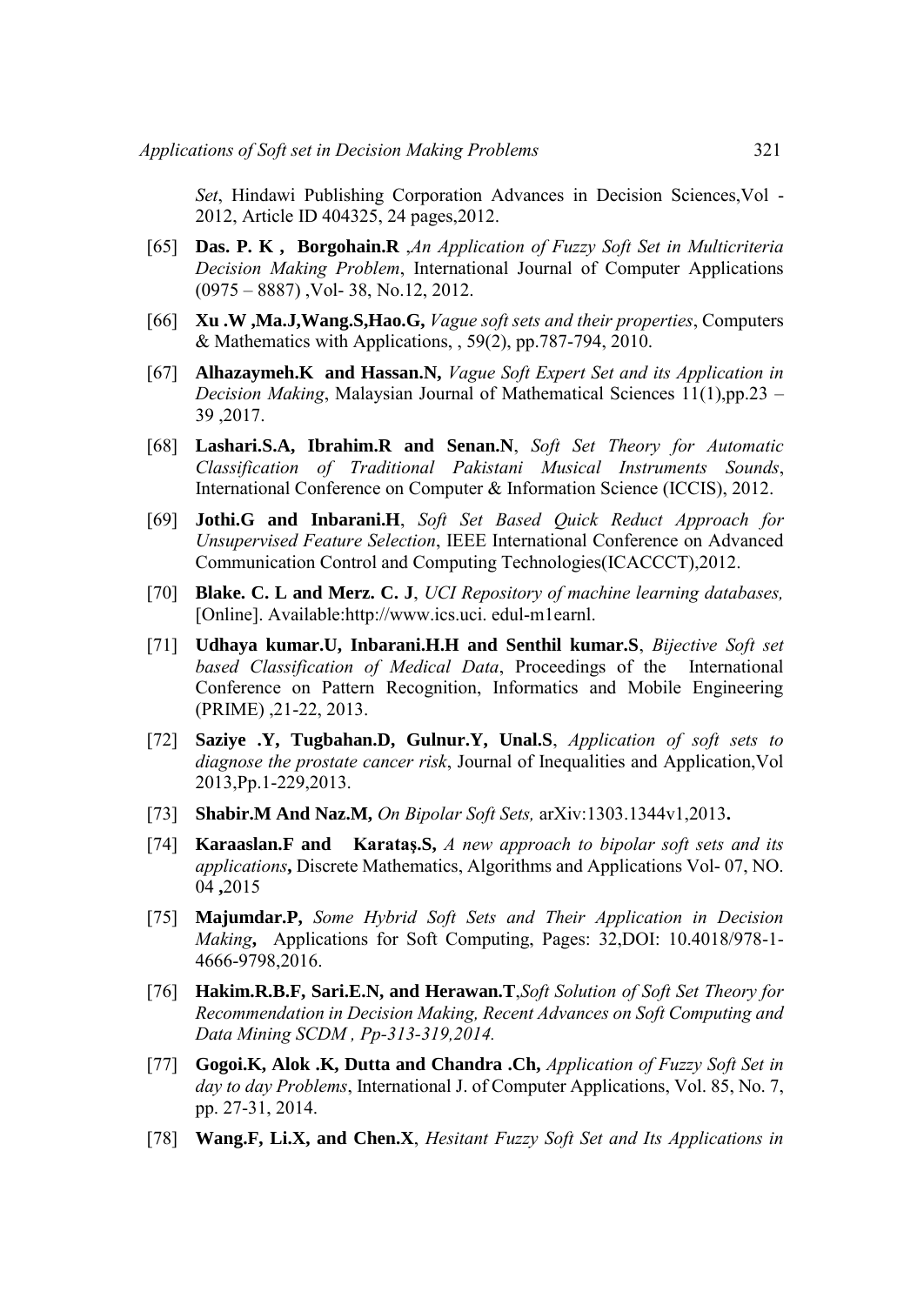*Multicriteria Decision Making,*Journal of Applied Mathematics Vol- 2014, Article ID 643785, 10 pages, 2014.

- [79] **Karaaslan.F**, *Neutrosophic soft sets with applications in decision making,*  arXiv:1405 .7964 v2 [cs.AI] , 2014.
- [80] **Zhang.Xi,** *On Interval Soft Sets with Applications***,** Published in Int. J. Comput. Intell. Syst. 2014.
- [81] **Deli.I** ,*npn-soft sets theory and their applications*, Annals of Fuzzy Mathematics and Informatics, Vol-10, pp. 1–16,2015.
- [82] **kuei-hu Chang***, A more general reliability allocation method using the hesitant fuzzy linguistic term set and minimal variance OWGA weights***,** Applied Soft Computing[,Vol-56,](https://www.sciencedirect.com/science/journal/15684946/56/supp/C) Pp. 589-596,2017.
- [83] **Congliang.W.U, Chunge.L.I, xiaolan.D**, *The decision method of basic fuzzy soft set in the application of the asphalt pavement maintenance sorting*, Int. Journal of Engineering Research and Applications,Vol. 5, Issue 2, ( Part -1), pp.92-95, 2015.
- [84] **Alkhazaleh.S***,The Multi-Interval-Valued Fuzzy Soft Set with Application in Decision Making,*Applied Mathematics, 2015, 6, 1250-1262,Published Online July 2015.
- [85] **Deli.I, Cagman.N**,*Application of soft sets in decision making based on game theory,*Annals of Fuzzy Mathematics and Informatics Vol-10, pp.1-14,2015.
- [86] **Sai. B.V.S.T,Nagaraju.D & Sarma.J.N**, *A Novel Framework for Dealing with Uncertainty Problems: A Soft Set Based Approach* , International Journal of Advanced Research in Computer Science and Software Engineering , ISSN:2277 128X Vol 5, Issue 10, pp.841-848,2015.
- [87] **Nase, Nashar. E**. A,*soft set theory and its application in decision making for textiles and apparel marketing,ARTTE Vol. 3, No. 1, ISSN 1314-8788 (print), ISSN 1314-8796 (online), doi: 10.15547/artte.2015.01.004,2015 .*
- [88] **Dauda. M. K, Mamata.M, Waziri.M.Y**, *An Application Of Soft Set In Decision Making,* Jurnal Teknologi (Sciences & Engineering) 77:13 119– 122,2015.
- [89] **Zakri.A.H, Hossen. H.M, Erwi. L.Y and Sharif. E.A**, *Application of Soft Sets to Diagnose the Educational Obstacles for Students* , Journal of Innovative Technology and Education, Vol. 3, no. 1, pp.61 - 70, 2016.
- [90] **Cigdem.G and Hande.P**, *On Some New Operations In Probabilistic Soft Set Theory,* European Journal Of Pure And Applied Mathematics, Vol. 9, pp-333- 339, 2016.
- [91] **Hussain.Z.U, IrfanAli.M and Khan.M.Y**, *Application of Soft Sets to Determine Hamilton Cycles in a Graph,*Gen. Math. Notes, Vol. 32, pp.65-79, 2016.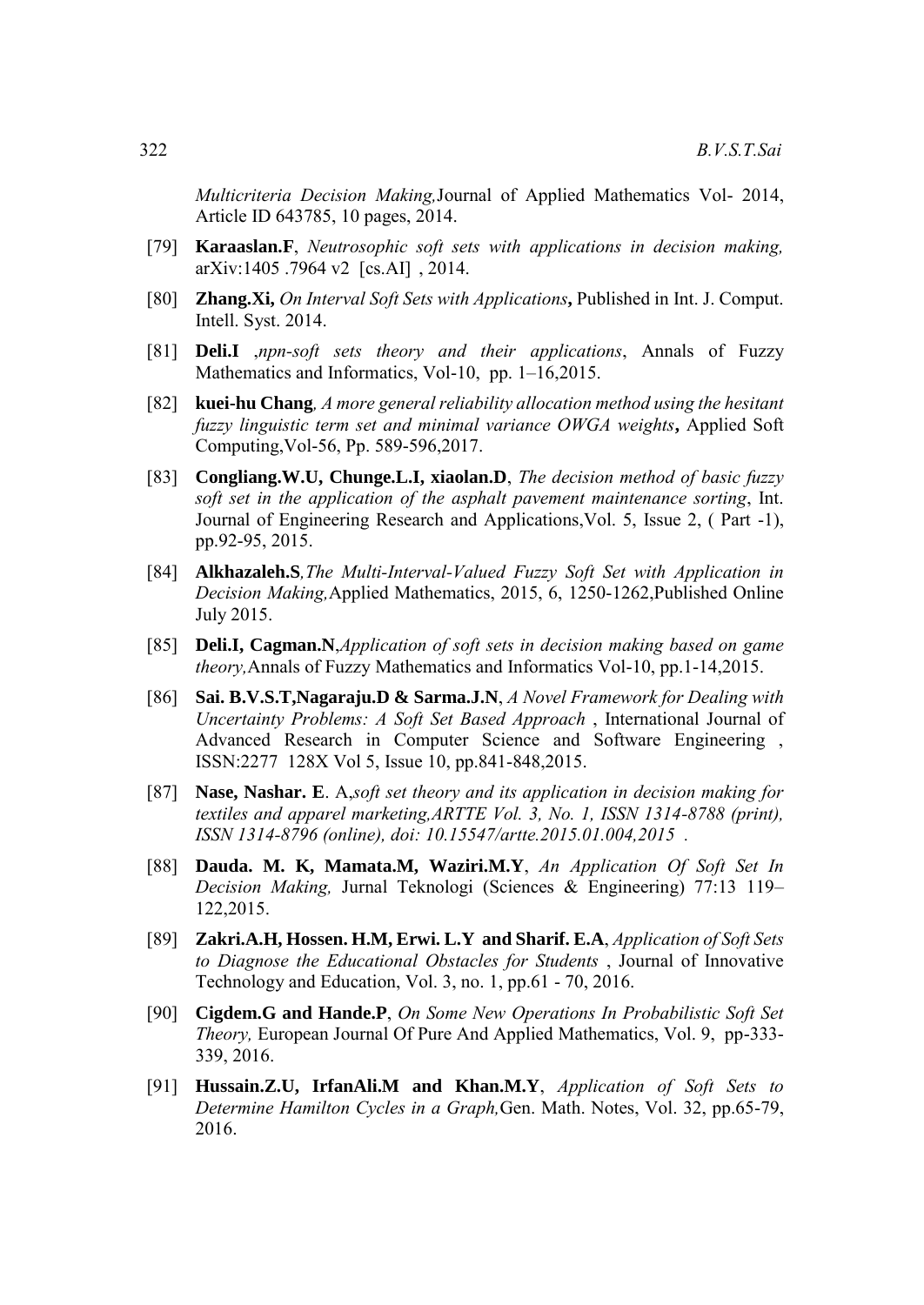- [92] **Mukherjee.A, Sadhan. Sand Debnath.S**,*Application of intuitionistic Fuzzy soft sets in decision making based on real life problems,*CMMA 1, No. 3, pp.16- 21 ,2016.
- [93] **Rajesh Kumar Pal**,*Application of Fuzzy Soft Set in Selection Decision Making Problem,* International Journal of Engineering Trends and Technology ,Vol-42, pp 370-374, 2016.
- [94**] [Sutoyo.](https://www.ncbi.nlm.nih.gov/pubmed/?term=Sutoyo%20E%5BAuthor%5D&cauthor=true&cauthor_uid=26928627)E, [Mungad.M,](https://www.ncbi.nlm.nih.gov/pubmed/?term=Mungad%20M%5BAuthor%5D&cauthor=true&cauthor_uid=26928627) [Hamid.](https://www.ncbi.nlm.nih.gov/pubmed/?term=Hamid%20S%5BAuthor%5D&cauthor=true&cauthor_uid=26928627)S, and [Herawan.](https://www.ncbi.nlm.nih.gov/pubmed/?term=Herawan%20T%5BAuthor%5D&cauthor=true&cauthor_uid=26928627)T,***An Efficient Soft Set-Based Approach for Conflict Analysis***,** PLoS One. 2016; 11(2): e0148837,2016.
- [95] **Nayak. K.C, Rath. B.S& Mohapatra***. S.C, A Soft Set Approach in Investment Decision,IJLTEMAS, ISSN* 2278 – 2540 , Vol V, Issue II, 2016.
- [96] **Qiumei.W, Zhan.J and Borzooei. R.A** , *A study on soft rough semigroups and corresponding decision making applications*, Open Math. 15: pp.1400–1413, 2017.
- [97] **Inthumathi.V, Chitra.V, Jayasree.S** ,*The Role of Operators on Soft Sets in Decision Making Problems,* International Journal of Computational and Applied Mathematics.Vol-12, pp. 899–910, 2017.
- [98] **Arafa A. N , Kamel EL and Sayed.M**, *Molodtsov's Soft Set Theory and its Applications in Decision Making*, International Journal of Engineering Science Invention Vol- 6 , PP. 86-90, 2017.
- [99] **Khaleed Ahmad.A, Hassan.N** ,*Einstein-operations on vague soft set,* The 4th International Conference On Mathematical Sciences: Mathematical Sciences: Championing the Way in a Problem Based and Data Driven Society, [AIP](https://www.researchgate.net/journal/1551-7616_AIP_Conference_Proceedings)  [Conference Proceedings](https://www.researchgate.net/journal/1551-7616_AIP_Conference_Proceedings) 1830(1):070001 , 2017.
- [100] [Garg.](https://www.researchgate.net/profile/Harish_Garg2)H, [Arora.](https://www.researchgate.net/profile/Rishu_Arora)R,*Robust aggregation operators for multi-criteria decisionmaking with intuitionistic fuzzy soft set environment*, [Scientia Iranica](https://www.researchgate.net/journal/1026-3098_Scientia_Iranica)  $,25(2), pp.931 - 942, 2018.$
- [101] **Thirunavukarasu.P, Suresh.R,Ashokkumar.V**, *Theory of Complex Fuzzy Soft Set and its Applications*, IJIRST –International Journal for Innovative Research in Science & Technology, Vol. 3 , pp.2349-6010,2017.
- [102] **Alia.M, Hoang.Le, Sonb, , Irfan.D and Nguyen.D.T**, *Bipolar neutrosophic soft sets and applications in decision making*, Journal of Intelligent & Fuzzy Systems Vol.33 ,pp.4077–4087,2017.
- [103] **Meryline.S and Felbin C. K**, *A study of measure on Soft Real Sets* ,International Journal of Pure and Applied Mathematics, Vol. 120 No. 7,pp. 295-303, ISSN: 1314-3395, 2018.
- [104] **[Fatimah.](https://link.springer.com/article/10.1007/s00500-017-2838-6#auth-1)F [,Rosadi.](https://link.springer.com/article/10.1007/s00500-017-2838-6#auth-2)D, [Fajriya.R.B, Hakim](https://link.springer.com/article/10.1007/s00500-017-2838-6#auth-3) , [José Carlos R. and Alcantud](https://link.springer.com/article/10.1007/s00500-017-2838-6#auth-4)**, *N-soft sets and their decision making algorithms*, Springer, pp.3829– 3842,2018.
- [105] **Xie.X and Jiali.H** , *Limits of it-Soft Sets and Their Applications for Rough Sets,*